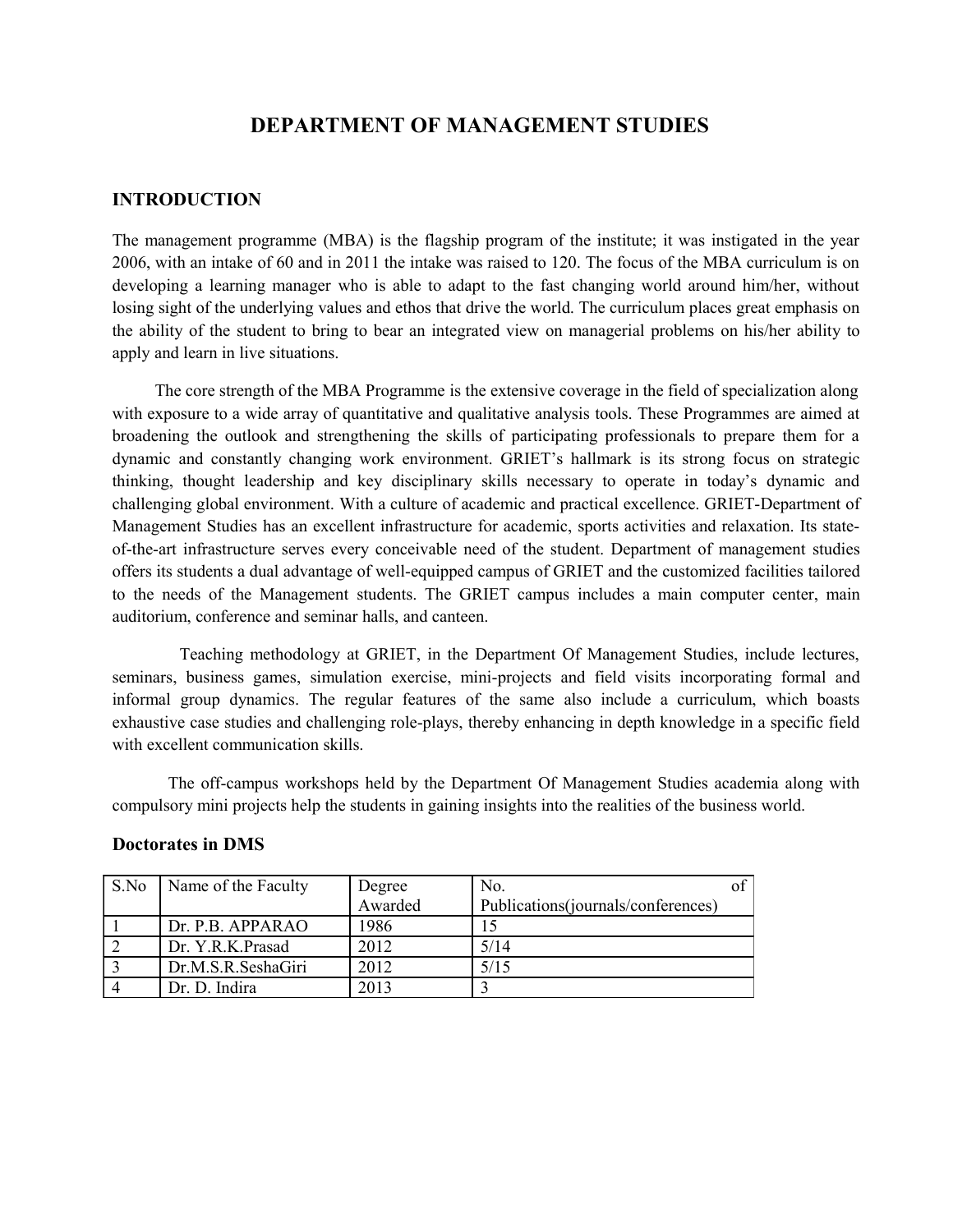| S.No | Name of the Faculty          | Title                                                                                                                                            | Name of the<br>Funding<br>Agency | Amount   | Year |
|------|------------------------------|--------------------------------------------------------------------------------------------------------------------------------------------------|----------------------------------|----------|------|
|      | Dr. D. Masthan               | National<br>Seminar<br>on<br>Developing Research Skills in<br><b>Management Scholars</b>                                                         | <b>AICTE</b>                     | 75,000   | 2009 |
| 2    | Dr. P B AppaRao              | SDP on Developing Research<br>Skills in Management Scholars                                                                                      | <b>AICTE</b>                     | 7,00,000 | 2012 |
| 3    | Dr.Y. Rama Krishna<br>Prasad | International Conference<br>on <sub>1</sub><br>Dynamics<br>Consumer<br>and<br>Marketing Strategies in<br><sup>a</sup><br>Globalized Economic Era | <b>AICTE</b>                     | 2,00,000 | 2013 |

# **Research Projects/FDP's/Seminar Grants/Sanctioned**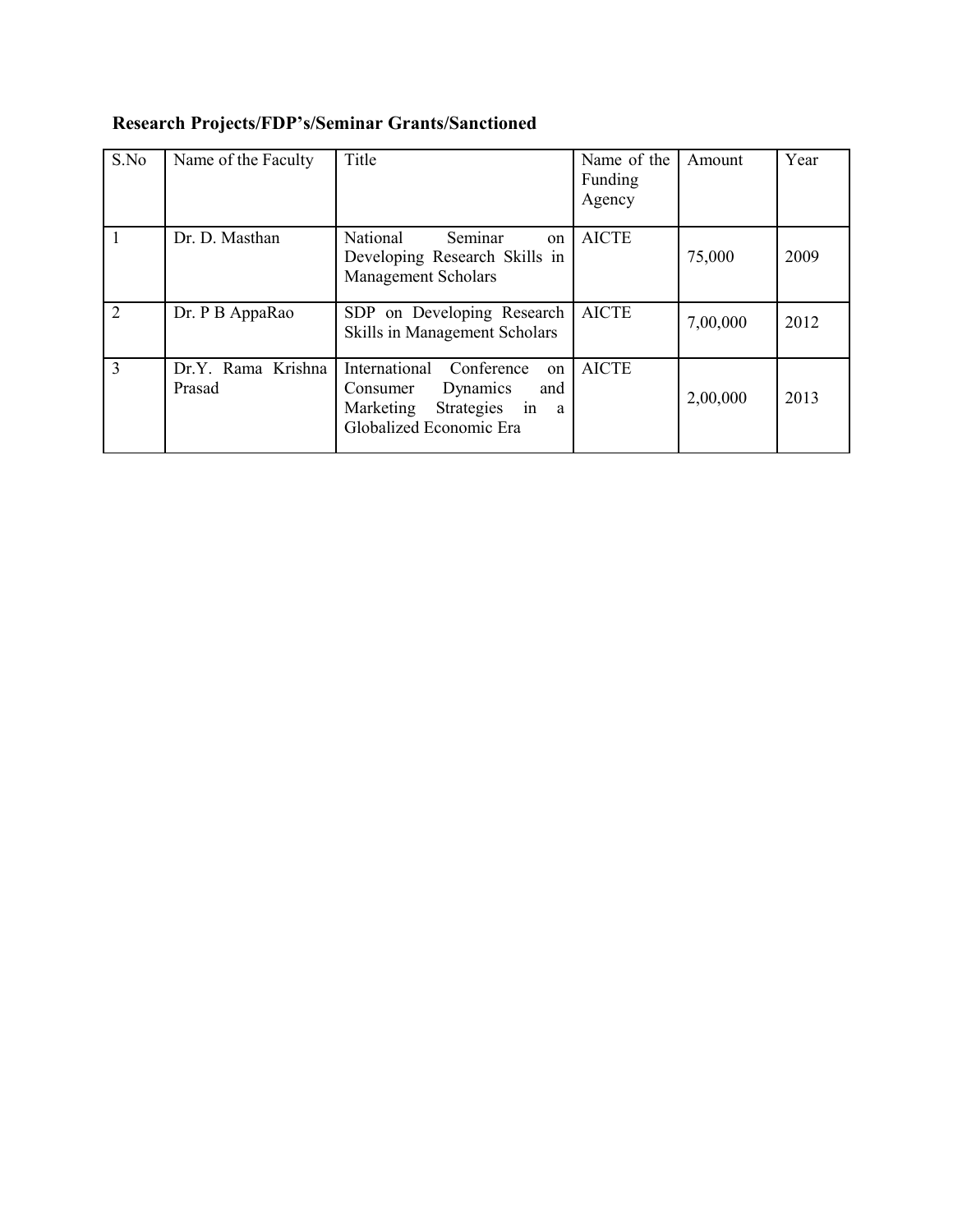# **FACULTY AND THEIR PUBLICATIONS**

### **Babujee Apparao Punaty, Professor** (ID-902)

**Qualification:** Ph.D (Sri Krishnadevaraya University, Anantapur, 1986), M.Com (Andhra University, Visakhapatnam, 1969)**,** B.Com (S.S. &N. College, Narasaraopet, 1967)

**Experience:** 45 years; 5 Months

**Certifications:** Certificate Course in Computer Programming in BASIC, APPC, 1987.

# **1. Details of Research Work Done**

- a) Ph. D.: "Personnel Problems in Small Scale Industry with Particular Reference to Kurnool District".
- b) Research Studies:
	- i. Absenteeism A Study
	- ii. Entrepreneurial Development Programme

### **Research Projects:**

- **a) Principal Investigator** of a minor research project sanctioned by the UGC entitled "Personnel Problems in Small Scale Industry".
- **b)** Associated with a Major Research Project Sanctioned by the ICSSR entitled "Nature and Extent of Absenteeism in Small Scale Industry" in the capacity of **Joint Director.**
- **c)**Associated with the NIBM All India Research Project on Savings and Deposit Patterns in the capacity of **Field Controller.**
- **d)** Associated with a Major Research Project Sanctioned by the Government of India entitled "Leadership among Tribals" in the capacity of **Assistant Director**.
- **e) Principal Investigator** of a Major Research Project sanctioned by the UGC, entitled "Small Scale Industrial Entrepreneurship in Rayalaseema".
- **f) Principal Investigator** of a Major Research Project, sanctioned by the UGC, entitled "Management of Poverty Alleviation Programmes".

### **Books Published: 8**

- 1. **Consumer Dynamics and Marketing Stragies in a Globalized Economic Era \_ Perspectives and Challenges**, Collection of Articles, (Co-Editor), Published by Gokaraju Rangaraju Institute of Engineering and Technology, Hyderabad. ISBN 978-81-928677-0-0
- 2. **Social Welfare and Inclusive Growth and Development with Special Reference to India**, Book of Readings, (Co-Editor), Published by Sri Ramakrishna P.G.College, Nandyal, 2012.

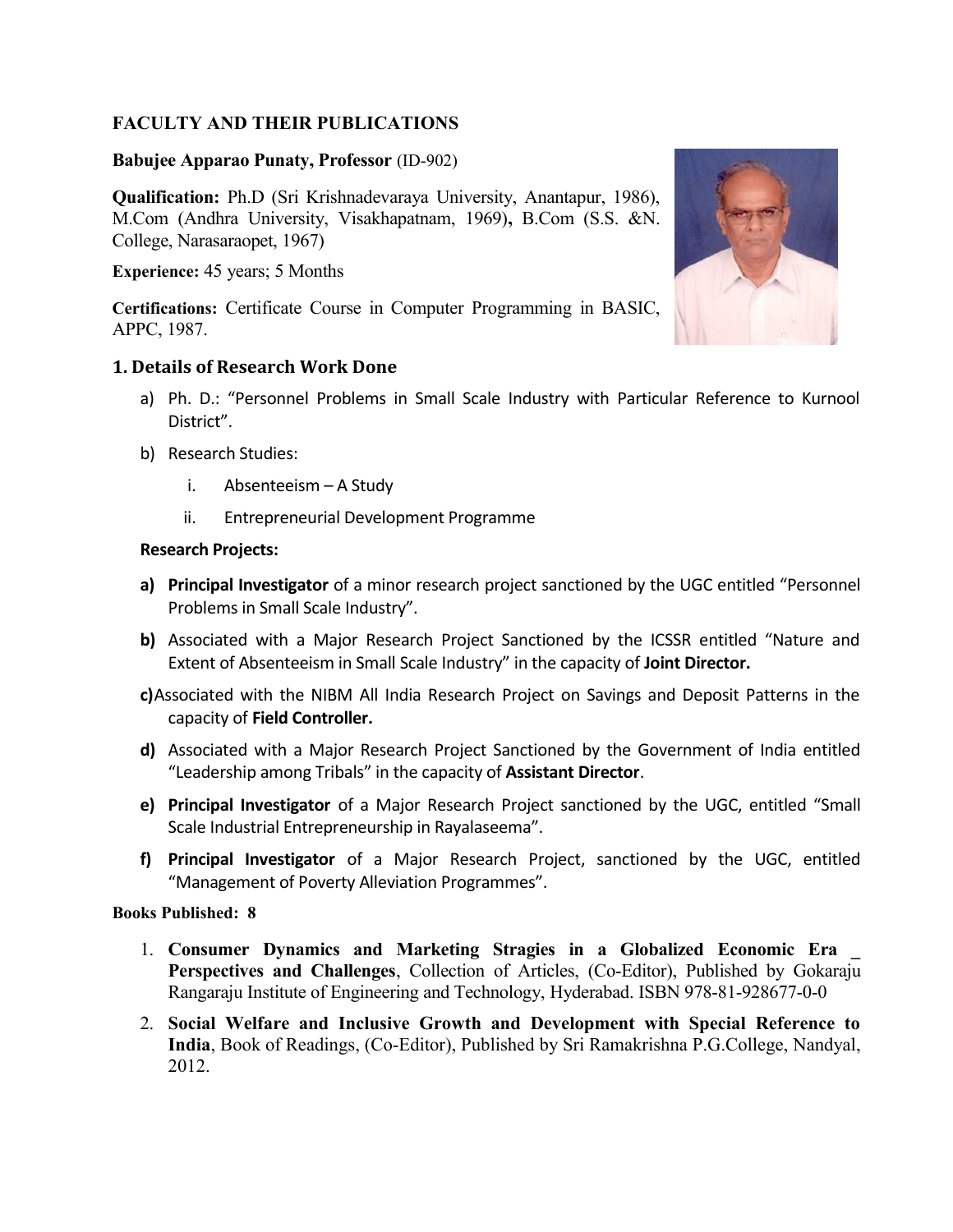- 3. **Microfinance and Poverty Alleviation**, Book of Readings, (Co-Editor), Published by Sri Ramakrishna P.G. College, Nandyal, 2010.
- 4. **Human Resources Management Text and Cases** (a text book in Telugu), Kalyani Publishers, Hyderabad, 1999 (Co-author).
- 5. **Research Methodology and Statistical Measures**, Reliance Publishing House, New Delhi (Co-author), 1995.
- 6. **Organisational Health**, Discovery Publishing House, New Delhi, 1990 (Co-author).
- 7. **Absenteeism in Industry**, Deep and Deep Publications, New Delhi, 1989 (Co-author).
- 8. **Personnel Management in Small Scale Industries**, Deep and Deep Publications, New Delhi, 1988.
- 9. **International Human Resource Management,** A Teaching Manual, Published by GRIET, 2013- 14.
- 10. **Strategic Management**, A Teaching Manual, Published by GRIET, Hyderabad, 2013

### **Journal publications/conference Proceedings**

- *1.* **Apparao, P.B., (Dec. 2011 to June 2015),** Editorials, *Management Today, Vol.1, No.1 to Vol. 5, .No.2. So far for 15 issues.*
- *2.* **Raju, K.V.S., and Apparao, P. B., (2012).** Select Bibliography on Leadership and Leadership Development *(S-Z)*. *Management Today, Vol.2, No.4, pp.*
- *3.* **Raju, K.V.S., and Apparao, P. B., (2012).** Select Bibliography on Leadership and Leadership Development *(M-R)*. *Management Today, Vol.2, No.3, pp.*
- *4.* **Raju, K.V.S., and Apparao, P. B., (2012).** Select Bibliography on Leadership and Leadership Development *(A-L)*. *Management Today, Vol.2, No.2, pp.*
- *5.* **Apparao, P.B.,** (Co-Author), "Human Resource Interventions for Micro-Finance: Certain Issues and Concerns", in Microfinance and Poverty Alleviation (Eds) G.Rama Krishna Reddy, P.B.Apparao, and M.Rama Subba Reddy, Sri Ramakrishna Degree and PG College, Nandyal, pp.145-157, 2010.
- *6.* **Apparao, P.B.,** (Co-Author), "Financial Inclusion A Micro Finance Initiative for Poverty Alleviation and Economic Development", in Microfinance and Poverty Alleviation (Eds) G.Rama Krishna Reddy, P.B.Apparao, and M.Rama Subba Reddy, Sri Ramakrishna Degree and PG College, Nandyal, pp.89-98, 2010.
- *7.* **Apparao, P.B.,** (Co-Author), "Human Resource Interventions for Micro-Finance: Certain Issues and Concerns", in Microfinance and Poverty Alleviation (Eds) G.Rama Krishna Reddy, P.B.Apparao, and M.Rama Subba Reddy, Sri Ramakrishna Degree and PG College, Nandyal, pp.145-157, 2010.
- *8.* **Apparao, P.B.,** (Co-Author), "Financial Inclusion A Micro Finance Initiative for Poverty Alleviation and Economic Development", in Microfinance and Poverty Alleviation (Eds) G.Rama Krishna Reddy, P.B.Apparao, and M.Rama Subba Reddy, Sri Ramakrishna Degree and PG College, Nandyal, pp.89-98, 2010.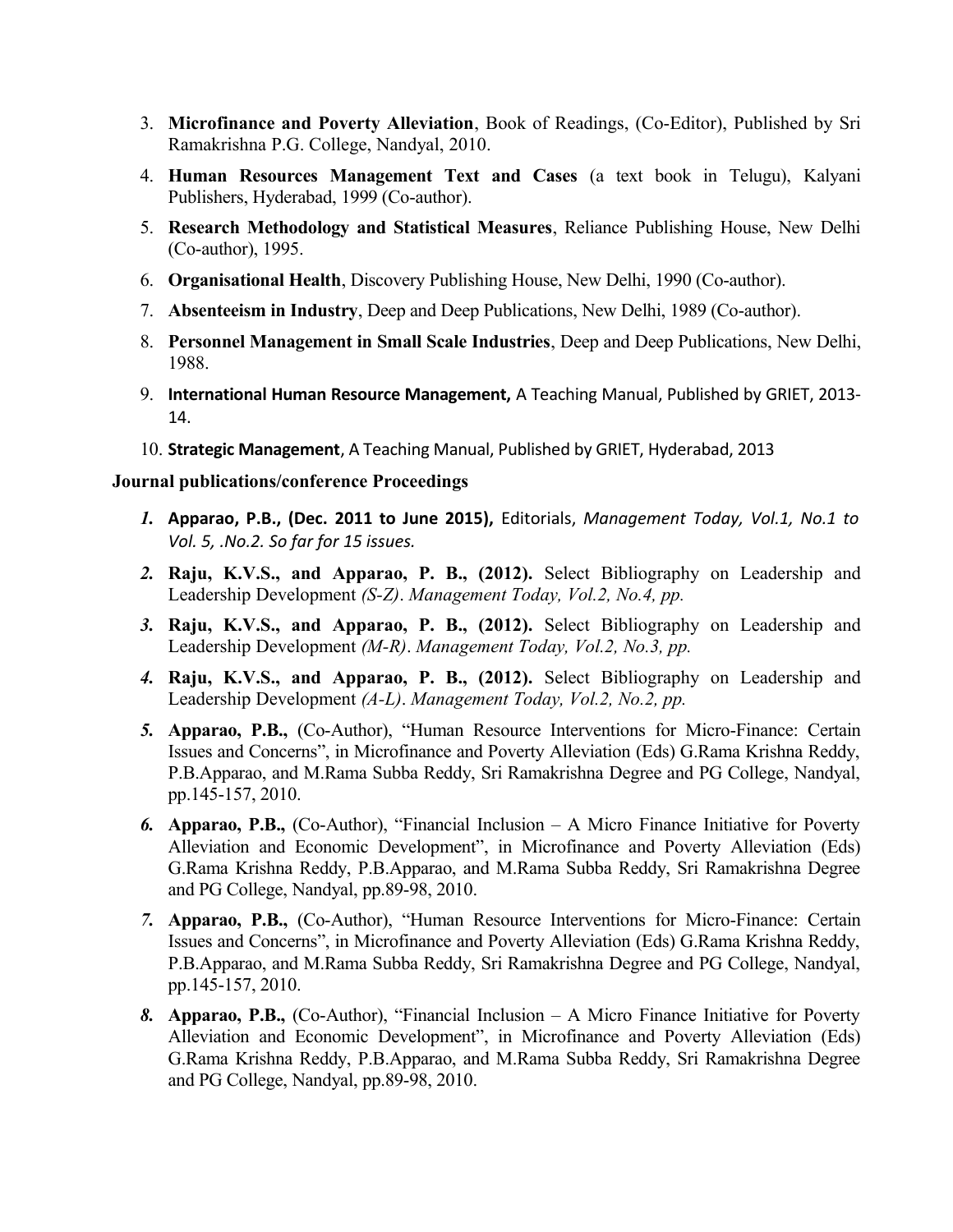- *9.* **Apparao, P.B.,** (Co-Author), "Microfinance and Poverty Alleviation", in Microfinance and Poverty Alleviation (Eds) G.Rama Krishna Reddy, P.B.Apparao, and M.Rama Subba Reddy, Sri Ramakrishna Degree and PG College, Nandyal, pp.1-10, 2010.
- *10.* **Apparao, P.B.,** (Co-Author), "Microfinance and Poverty Alleviation", in Microfinance and Poverty Alleviation (Eds) G.Rama Krishna Reddy, P.B.Apparao, and M.Rama Subba Reddy, Sri Ramakrishna Degree and PG College, Nandyal, pp.1-10, 2010.
- *11.* "Human Resource Information Systems", in Human Resources Management Strategic Changes (Ed.) G.Narasimha Murthy, N.Hanumantha Rao, V.V.S.Sarma, and P.Indrasena Reddy, New Century Publications, New Delhi, September 2008, pp.220-246.
- *12.* "Impact of Economic Reforms on Banking Industry", The Executive, Vol.1, Issue: 1, Jan-June, 2002. Pp.36-43.
- *13.* "Impact of E-Commerce and Internet on Accounting Education, Profession and Practice", in *Challenges Before Business Education in India*, Edited by S.S. Hugar, Atlantic Publishers and Distributors, New Delhi, 2001, pp.358-369.
- *14.* "Perspectives of Entrepreneurship Education and Training", (Co-author), in *Challenges Before Business Education in India*, Edited by S.S. Hugar, Atlantic Publishers and Distributors, New Delhi, 2001, pp.39-50.
- *15.* "Human Resource Management Challenges Ahead", Human Resource Management in the New Millennium, Ed. By P.Subba Rao, Himalaya Publishing House, Bombay.
- *16.* "Credit Rating" in *Financial Services* (Ed.), Delta Publishers, Hyderabad, 1997.
- *17.* "Ethical Attitudes of Small Scale Entrepreneurs" *SEDME*, 1991.
- *18.* "Employer-Employee Relations", *Financial Express*, 3 December 1989.
- *19.* "A Fresh Look at Sickness", *Financial Express*, April 12, 1989. p. 11.
- *20.* "Labour Intensity in Small Industry", *Financial Express*, March 10, 1989, p.6.
- *21.* "Sickness in Small Industry in Andhra Pradesh", *Decision*, Vol. 15, Nos. 3 & 4, July-October, 1988, pp. 235-245.
- *22.* "Apparent and Real causes of Sickness in the Small Scale Industry" in Sickness in Small Industry, (ed.) T.S.Reddy and L.V.Reddy, Himalaya Publishing House, New Delhi, 1988, pp. 3-18.
- *23.* "Human Resource Accounting" (in Telugu), *Telugu*, May 1988, pp. 39-43.
- *24.* "Incentives to Small Industry'*, Financial Express*, Madras, Sunday, April 24, 1988, p.6.
- *25.* "Training Practices in Small Industry", *SEDME*, Vol. XV, No.1, March 1988, pp. 29-39.
- *26.* "Sickness in Small Industry Two Case Studies", pp. 142-153, in *Sickness in Small Scale Industries*, (ed.) K.C. Reddy, Ashish Publishing House, New Delhi, 1988.
- *27.* "Absenteeism in Small Industry", *The Manager*, Vol. 10, 1985-87, pp.18-35.
- *28.* "Entrepreneurial Development Programme", *Financial Express*, Bombay, Wednesday, September 9, 1987, p.4.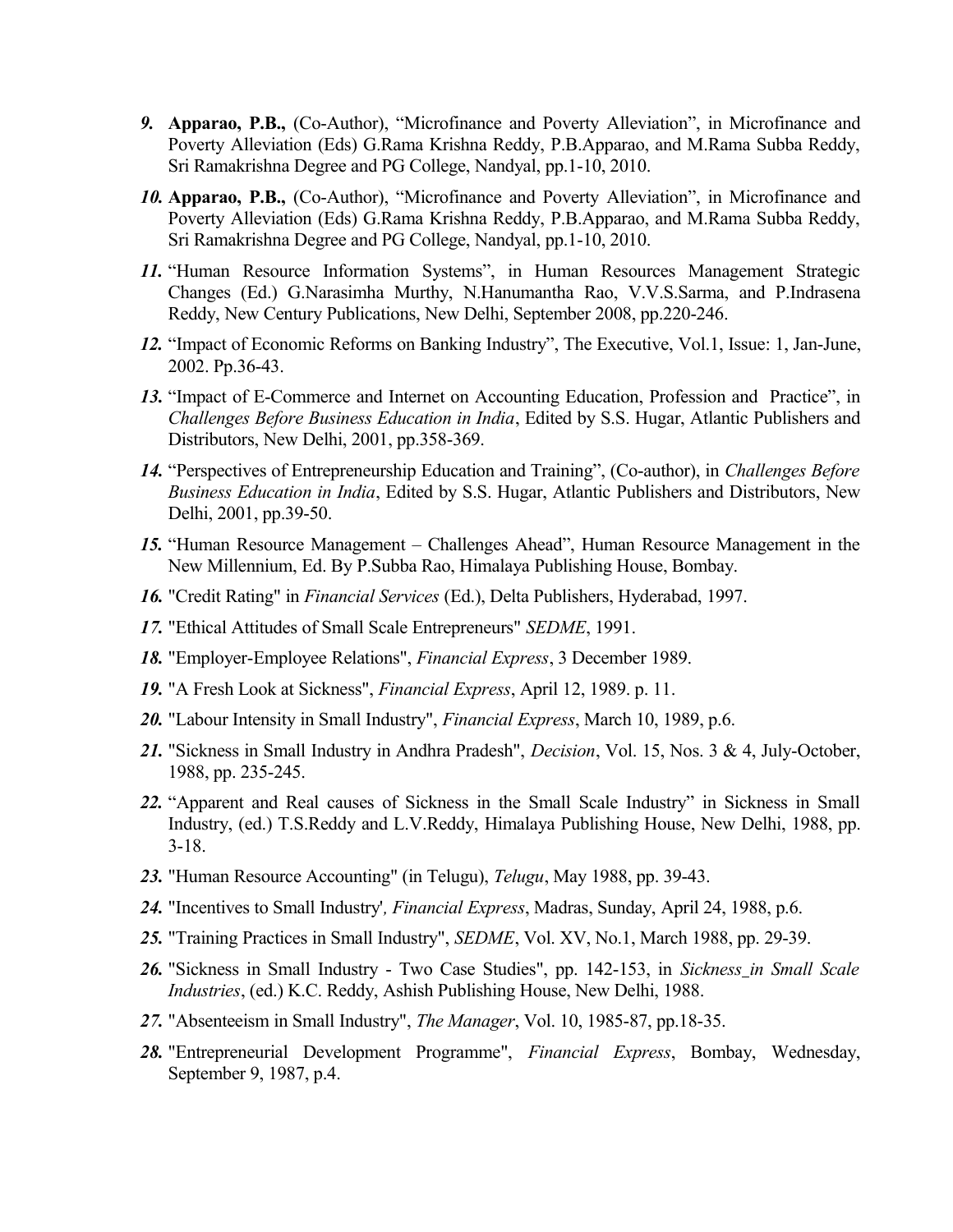- *29.* "Review of Literature on Labour in Small Industry", *Southern Economist*, June 15, 1987, pp. 21-22.
- *30.* "Absenteeism A study of Attitudinal Differences" Published in *The Economic Times*, 15 January 1987.
- *31.* "A Survey of Literature Pertaining to Entrepreneurship in Small Industry", *The Indian Journal of Commerce*, Vol.XXXIX, Part 4,No.149, October-December, 1986, pp.1-7.
- *32.* "Consequences of Unionization in Small Industry" Published in *Indian Management*, October 1986, pp.54-56.
- *33.* "Unionization in Small Industry with Special Reference to Kurnool District, published in *SEDME*, Vol.XIII, March-June, 1986, pp.1-11.
- *34.* "Silver Jubilee Government College Admissions A Perusal" and "An Educational Experiment, Which does not click," were published in the Silver Jubilee Government College Magazine in two different Numbers.
- *35.* A Paper entitled "NCC and Adventure Training" presented at Seminar organized by 28(A) BN NCC in November, 1984 was published in 37th *Anniversary Souvenir*; National Cadet Corps, NCC Directorate, A. P.

#### **Chapters Contributed**

- 1. Member of Course Design and Preparation Team, Dr. B. R. Ambedkar Open University, Hyderabad and contributed a chapter MBA –14 Project Evaluation & Management.
- 2. "Human Resource Accounting", pp.719-726, in P. Subba Rao, *Essentials of Human Resource Management and Industrial Relations Text Cases and Games,* Himalaya Publishing House, Mumbai, 1999.
- 3. "E-Commerce", in Business Policy and Planning, by C.B.Memoria and P.Subba Rao, Himalaya Publishing House, Bombay, in Print.
- 4. Contributed two lessons relating to Cost and Management Accounting for M.Com., students of Centre for Distance Education, S.K.University.
- 5. Contributed two lessons Human Resource Management to M.Com. Students of Centre for Distance Education, S.K.University, Anantapur.
- 6. Contributed a lesson on Regional Rural Banks, to B.Com. Students of Dr. B.R.Ambedkar University, Hyderabad.
- 7. Contributed five units on Organisation Theory and Behaviour to M.Com. students of Dr. B.R.Ambedkar Open University, Hyderabad.
- 8. Contributed five lessons on Organisation Theory and Behaviour to M.B.A. students of Karnataka State Open University, Mysore.
- 9. Contributed five units on Human Resource Management to M.Com. Students of Dr. B.R.Ambedkar Open University, Hyderabad.

#### **Research Guidance**

**Ph. Ds Awarded – 12; Under Progress -1.**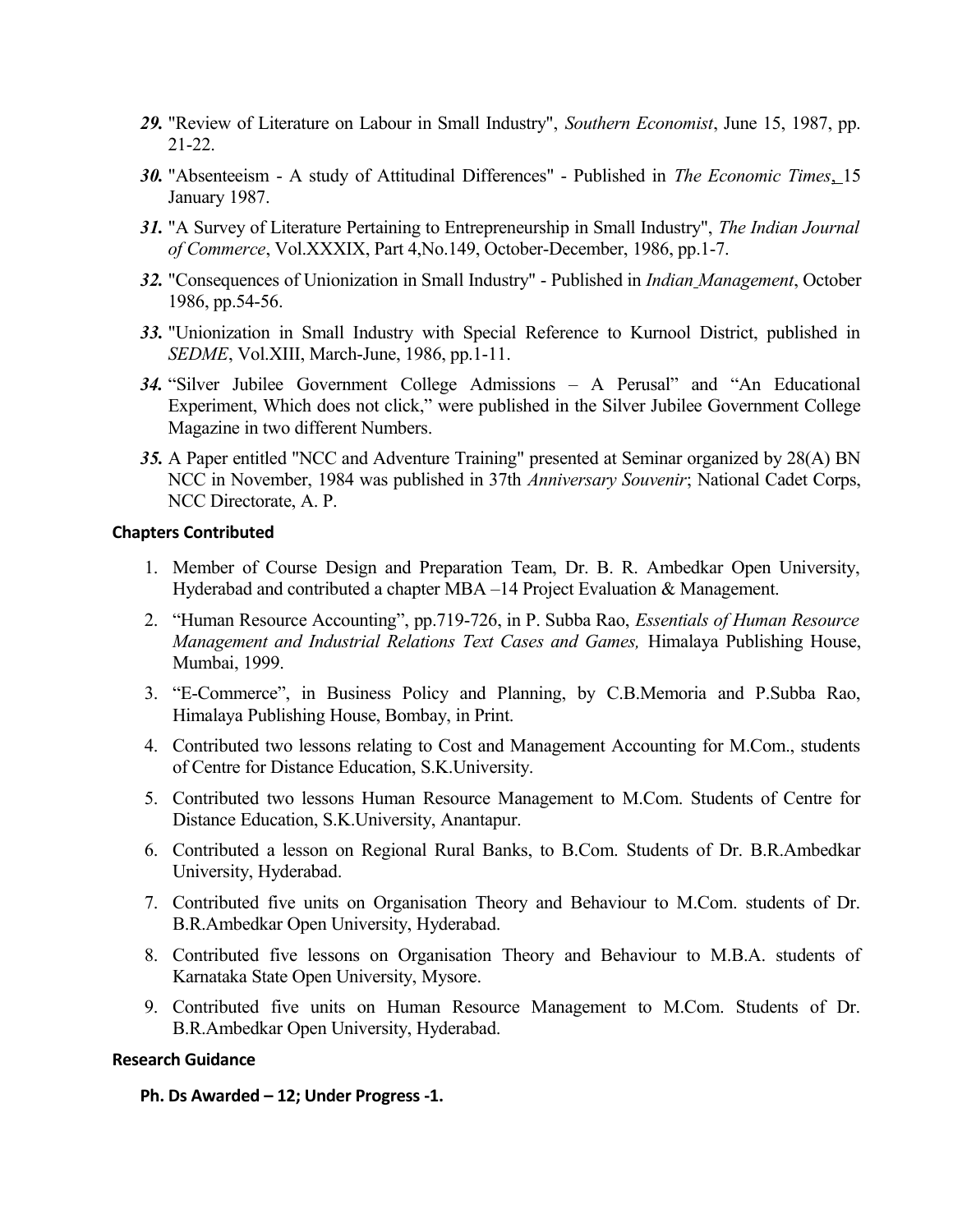- *1.* "Performance Evaluation of the Programmes of District Scheduled Castes Cooperative Society" May 2011
- *2.* "Financial Management in Small Scale Enterprises with Particular Reference to Anantapur District" – May 2009.
- *3.* "A Study on Quality of Work Life and Employee Commitment in SCCL" 2008
- *4.* "Poverty Alleviation through Self-Help Groups in Anantapur District of Andhra Pradesh" January 2008.
- *5.* "Child Labour in Urban Informal Sector" August 2007
- *6.* "Rural Entrepreneurship" 2000
- *7.* "Small Scale Industrial Entrepreneurship in Rayalaseema Region"– February 1999.
- *8.* "Faculty Job Satisfaction and Their Views on Management Study of Two Universities in Andhra Pradesh" - *April 1997*.
- *9.* "Child Labour in Two-Wheeler Repair Workshops in Unorganized Sector: With Special Reference to Anantapur District" – *November 1996.*
- *10.* "Human Resource Development in Banks (A Comparative Study of the HRD Philosophy Practices and Outcomes in Public and Private Sector Banks)" – *August 1996.*
- *11.* "Labour problems in Beedi Industry in Kurnool District" *March 1994.*
- *12.* "Labour Welfare and Social Security in Mining Industry (A Comparative Study of the Select Public and Private Sector Mining Units" – *August 1992.*

### **M. Phils Awarded - 12**

- *1.* A Study of Fund Selection Behaviour of Individual Investors Towards Mutual Funds with Reference to Mumbai City (Submitted to the Department of Commerce, Directorate of Distance Education, Madurai Kamaraj University, Madurai), February, 2005.
- *2.* Child Labour in Construction Industry July 2003.
- *3.* Performance of Regional Rural Banks (with Special Emphasis on the Impact of Liberalization on the Lending Pattern of Sree Anantha Grameena Bank) – *December 1997*.
- *4.* Accounting and Financial Control in the University Hostels A Study of Sri Krishnadevaraya University Hostels – *January 1997*.
- *5.* Human Resource Development in the Selected Cotton Textiles Industrial Units in Kurnool District – *January 1996*.
- *6.* Socio–Economic Study of Auto–Rickshaw Drivers in Bangalore City *June 1995*.
- *7.* Job Satisfaction in a Non Profit Organisation A Case Study of Sri Krishnadevaraya University – *October 1994*.
- *8.* Innovation and Entrepreneurship in Manufacturing Sector A Case Study of Anantapur District – *August 1994*.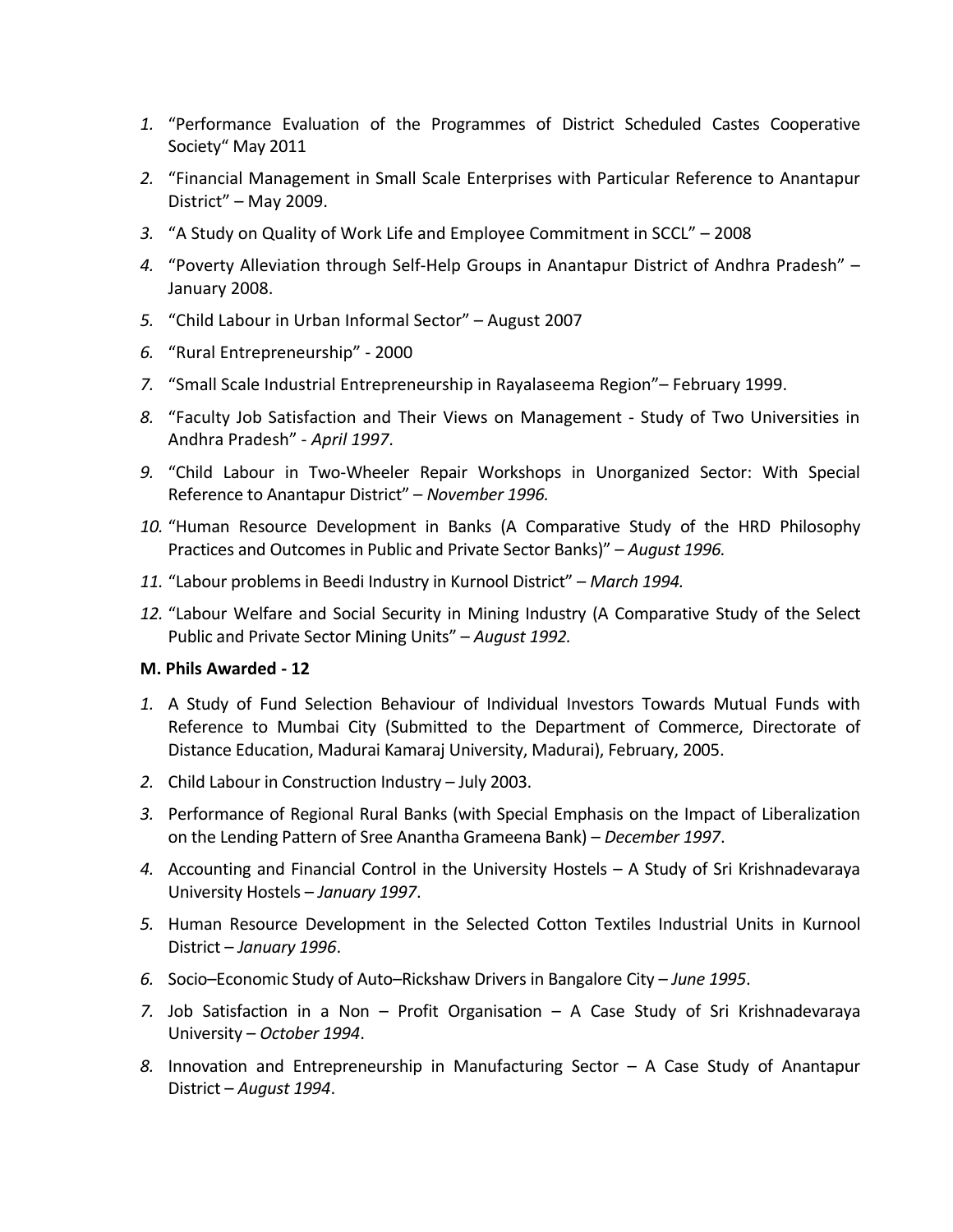- *9.* Working of Employees State Insurance Scheme in Kurnool District *February 1993.*
- *10.* Training and Development in Public Sector Undertakings (A Case Study of the APSRTC, Kurnool District) – *June 1992*.
- *11.* Ethical Attitudes of the Small Scale Entrepreneurs *November 1989.*
- *12.* Personnel Management in Public Sector Undertakings A Case Study of Tungabhadra Steel Products Limited Tungabhadra Dam – Karnataka – *August 1988.*

### **IRPM Dissertations: 3**

- 1. Human Resource Development in Banks with Special Reference to Syndicate Bank *March 1992*.
- 2. Personnel Management in Banks *August 1992*.
- 3. Training and Development in Regional Rural Banks with Special Reference to Three Regional Rural Banks – *July 1991*.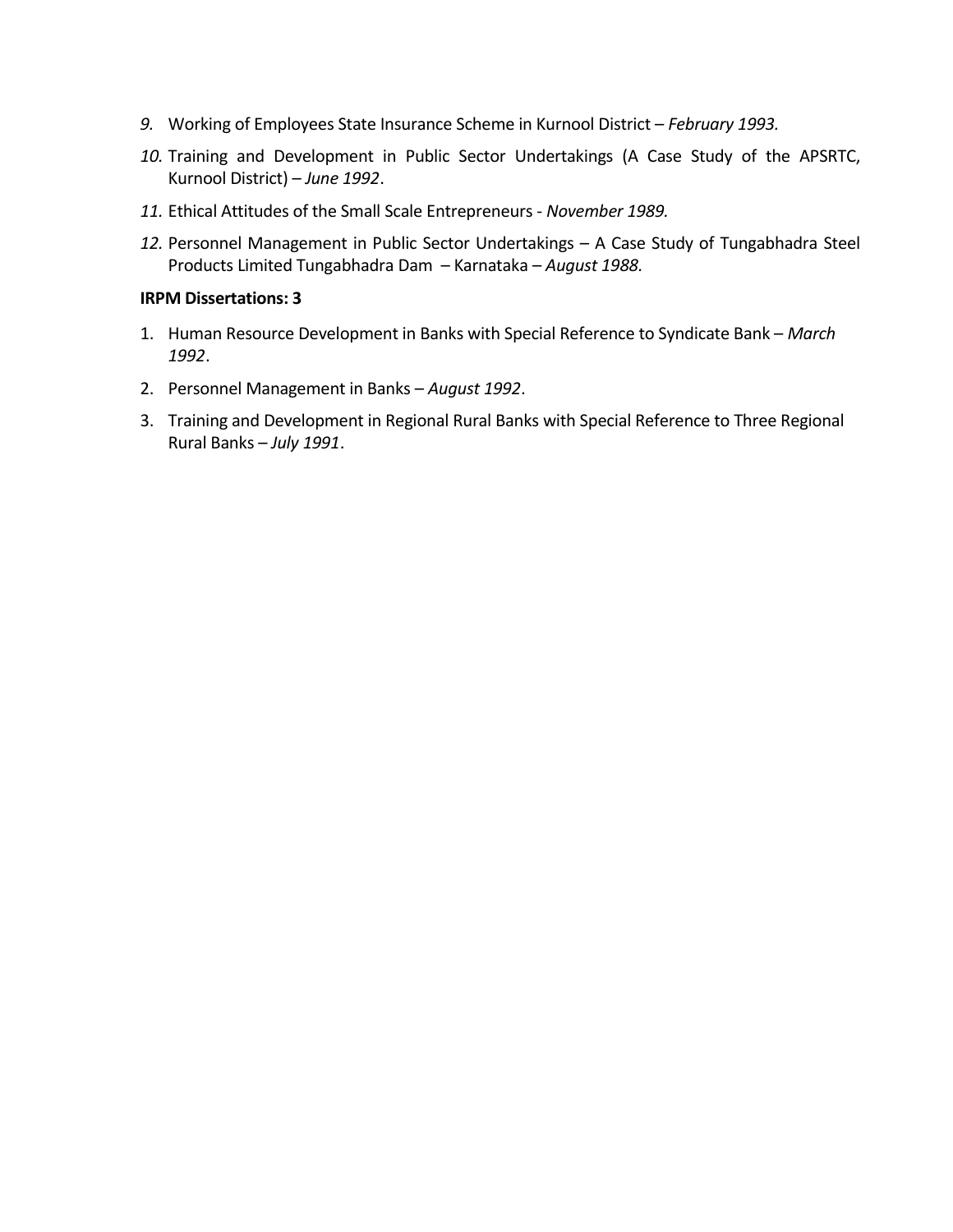### **Dr. K V S Raju**, **Professor**

**Qualifications :Ph.D** (Management) - JNTUH- Hyderabad, **Experience: 35** years

**Dr. K V S Raju** is a post graduate in Physics and Business Administration. He served Bank of Baroda in various capacities and worked in many departments of the Bank. He had experience in Cash Management, Credit Management, Recoveries, Planning, Asset Liability Management and Information Technology and Data Base



Management. At the time of his resignation he was Sr. Manager Information Technology at the regional office of the Bank. During his tenure he computerized 15 branches.

After Serving Bank of Baroda for 20 years he has opted for VRS in 2001 and joined Godavari Institute of Engineering and Technology, Rajahmundry in 2001 as Administrative Officer and Associate Professor. He was actively associated with setting up of a medical college at Amalapuram and 3 Engineering colleges at Rajahmundry, Kakinada and Visakhapatnam, 1 Pharmacy and 1 MCA College Rajahmundry.

He joined GRIET as senior Admin Officer in Nov 2005 and was looking after the institutes set by the Gokaraju Rangaraju Educational Society. He was closely associated with introducing the MBA course in GRIET and was actively associated with Ganges Valley School. He was HOD of the MBA Dept. from 2009 to Jun 2013.

His teaching interests include Managerial Economics and financial analysis and Management Science for B Tech. Management information systems and Organization structure and personnel management for MCA. He taught subjects like HRM, Entrepreneurship and good governance, Management of Change, Financial derivatives, Financial Institutions and Markets, Banking insurance Management, Research Methodology and Organizational Behavior. He received Ph.D from JNTUH on Leadership development in Banking.

### **Journal publications**

- *1.* **Raju, K.V.S., and Apparao, P. B., (2012).** Select Bibliography on Leadership and Leadership Development *(S-Z)*. *Management Today, Vol.2, No.4, pp.*
- *2.* **Raju, K.V.S., and Apparao, P. B., (2012).** Select Bibliography on Leadership and Leadership Development *(M-R)*. *Management Today, Vol.2, No.3, pp.*
- *3.* **Raju, K.V.S., and Apparao, P. B., (2012).** Select Bibliography on Leadership and Leadership Development *(A-L)*. *Management Today, Vol.2, No.2, pp.*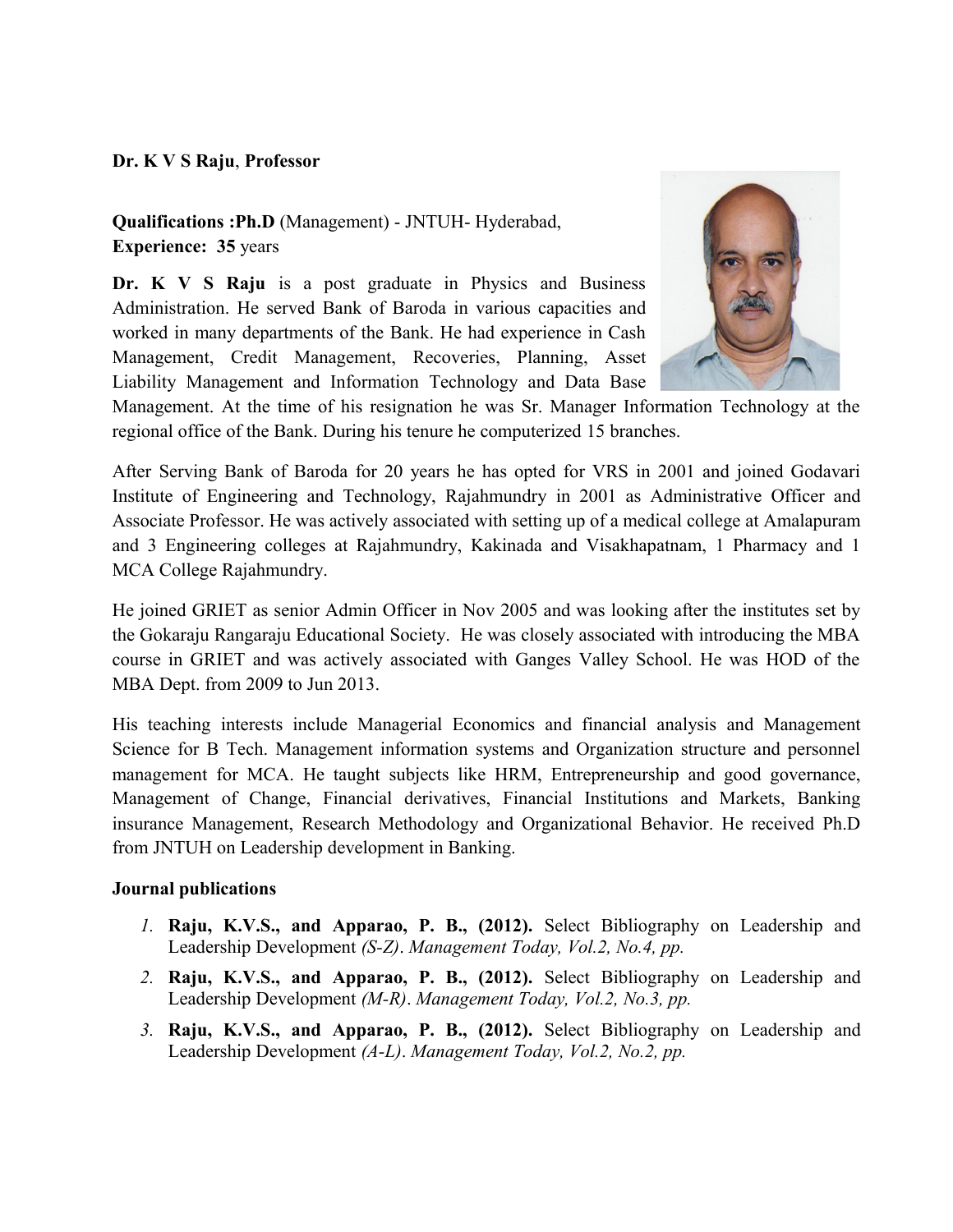- *4.* **K V S Raju (2011), "**A frame work for leadership development in public sector bank", International journal of research in Commerce, Economics & Management, Vol.1, No.3, pp.5-10 (ISSN: 2232 -4245)
- *5.* **K V S Raju (2010), "** Impact of flexi-time (A work life balance practices) on employee stress reduction in IT- Sector – Indian Perspective" Journal of IEM institute of Business Management, Vol.2, pp.41-46 (ISSN: 0975 -5268)

### **Conference Proceedings**

- **1.** Presented research paper titled "META Analysis on Leadership Development Practices" in International Conference on Leadership Development Practices, held on October 2012 at College of Business Administration, King Saudi University, Riyadh .
- **2.** Presented research paper titled "Performance of Microfinance Institutions with Nationalized Banks In India - An Evaluation" in the National Seminar on Microfinance – Issues, Challenges and Policy Options in Emerging Economies (NSMF -2012) held on 17 -18 February, 2012, organized by the Department of Business Management, KRISHNA UNIVERSITY**,** Machilipatnam, AP.
- **3.** Presented research paper titled "Leadership for Green Marketing" in National Seminar on Green Management, held on 2 April, 2011, organized by Hyderabad Business School, Gityam University, Hyderabad.
- **4.** Presented research paper titled "Impact of flexi-time ( A work life balance practice ) on employee retention in the midst of the Global Crisis" in National Seminar on Managing In Uncertain Economic Era – Embracing held on 5- 7, November 2009, organized by University of Hyderabad, Hyderabad.

# **Dr. Y. RAMA KRISHNA PRASAD**, **Professor &Head of the Department** (ID-465)

**Qualifications: Ph.D** (Commerce and Management) (AcharyaNagarjuna University, Guntur), **M.B.A** (University of Madras,1998 ) M.Com (Nagarjuna University, Guntur, 1996) B.Com ( Andhra University, 1994).

**Experience: 15** years

**Research interest:** Retailing; Consumer Behaviour; Customer Satisfaction and Loyalty; Customer LoyaltyProgrammes; Management and Organization Behavior, Marketing Management, Human Resource Management (Leadership Development, Performance Mgt.)



**Journal Publications/Conference Proceedings: 15**

**Books published: 1**

**Journal publications: 2**

**International publications: 5**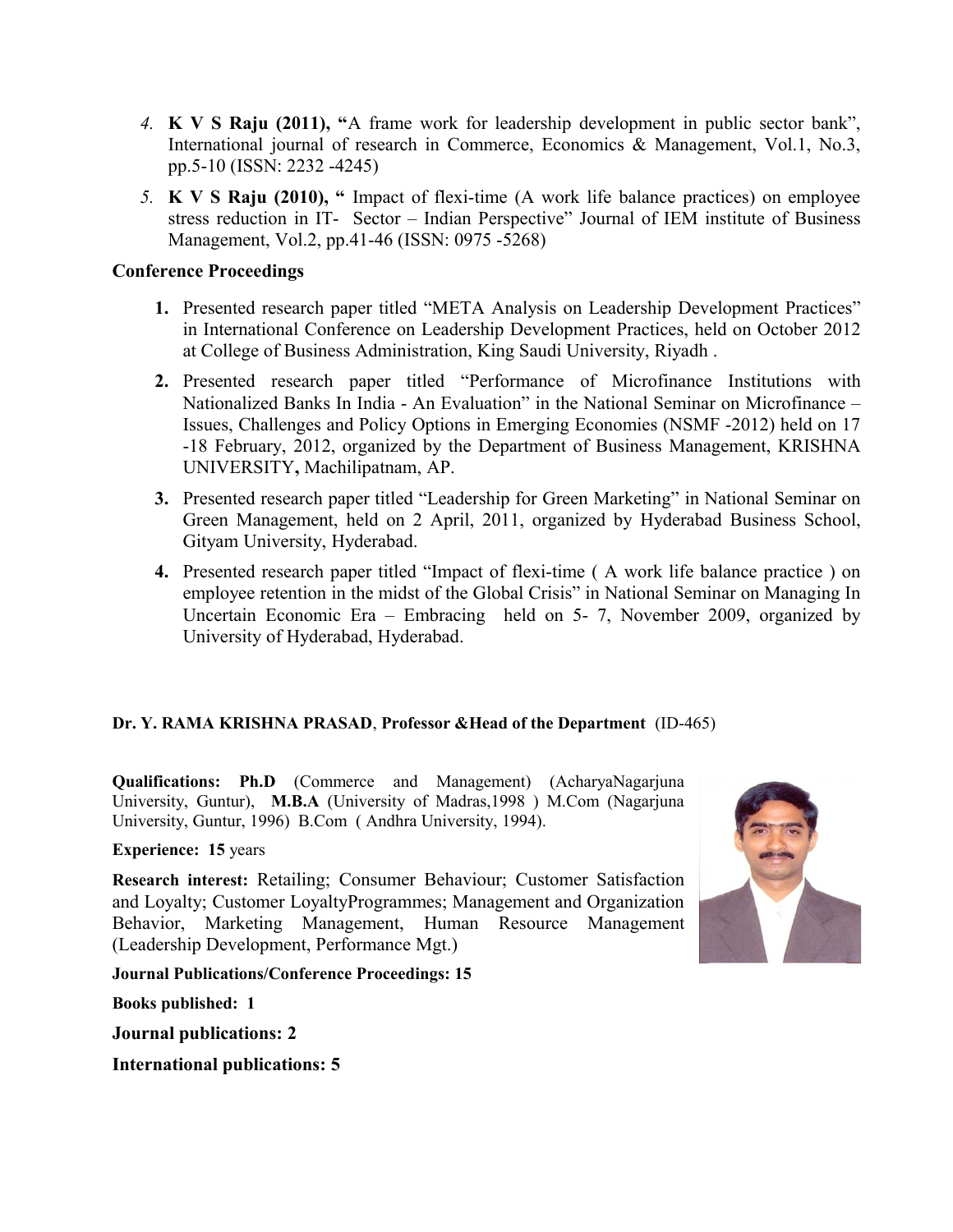**1.** Dr. Y. Rama Krishna Prasad (2014), **"A Study on the Various Welfare Measures and Their Impact on Employee Satisfaction With Reference to Sugar Industry In India"** International Journal of Organizational Behaviour & Management Perspectives; Issn: 2279- 0950 (Print).

**Impact Factor -2013: 5.071.**

- **2.** Dr. Y. Rama Krishna Prasad (2013), "**A Study on the role of consumer service on consumer loyalty in Indian Grocery retailing,**" SUMEDHA Journal of Management (ISSN: 2277-6753), Vol.2, PP. 85 -101. Index **Copernicus value 5.20 Impact Factor: 0.305 (From Global Impact Factor)**
- **3.** Dr. Y. Rama Krishna Prasad (2013), **"The effect of retail format attributes on retail format choice, consumers' patronage behaviour in food and grocery retailing in India – A Study,"** South Asian Journal of Marketing & Management Research s (ISSN:2249- 877X), Vol.3 – Issue: 8, PP. 126-149. **Index Copernicus (ICV) - 5.05; ISRA - 2.015; GIF - 0.50**
- **4. Dr. Y. Rama Krishna Prasad (2013), "Effect of Shopper Characteristics in Choice of a Retail Format in Food and Grocery Retailing in India,"** International Journal of Management studies **(**ISSN:2230-9764), Vol.3, PP. 43-56.
- **5. Dr. Y. Rama Krishna Prasad (2012), "A study on attributes influencing the purchasing behaviour of apparel consumers in organized outlets"** African Journal of Business Management **(**ISSN 1193 -8233), Vol.6 (45), pp. 11294-11303.
- **6. Dr. Y. Rama Krishna Prasad (2011), "A Study on the Effect of Shopping Motives in Store Patronage Behaviour in Food and Grocery Retailing - An Empirical Analysis,"**  International Journal of Management studies **(**ISSN: 2230-9764), Vol.1,pp.43-56.

RESEARCH PAPER PRESENTAIONS (INTERNATIONAL CONFERENCES/NATIONAL SEMINARS)

Presented research paper titled "Effectiveness of Training and Development in the current economic era" in an International Conference on Recent Trends in Training & Development held on 6-7 February, 2014 organized by School of Management Studies, **JNTUH**, Hyderabad.

- **1.** Presented research paper titled "Examining the Role of Consumers in-Store Shopping Experience as a Retailers Consumer Retention Strategy in Food and Grocery Retailing - A Comparative study" in the International Conference on Marketing Strategies in Globalized Economic Era- Perspectives & Challenges (ICCDMS -13) held on 29 -30 October, 2013, organized by DMS– GRIET, Hyderabad. (ISBN: 978-81-928677-0-0)
- **2.** Presented research paper titled "Indian Retail Sector Issues and Challenges" in National Seminar on Retailing in India held on September 2013, organized by School of Management Studies, **JNTUH**, Hyderabad, (ISBN: 978-93-5062-330-5).
- **3.** Presented research paper titled "E- Business Models and the role of CRM in E- Business" in the 2nd International Conferenceon Advanced Computing Methodologies (ICACM -13) held on 02-03 August, 2013, organized by School of Computing –Gokaraju Rangaraju Institute of Engineering and Technology, Hyderabad
- **4.** Presented research paper titled "Performance of Microfinance Institutions with Nationalized Banks In India - An Evaluation" in the National Seminar on Microfinance – Issues,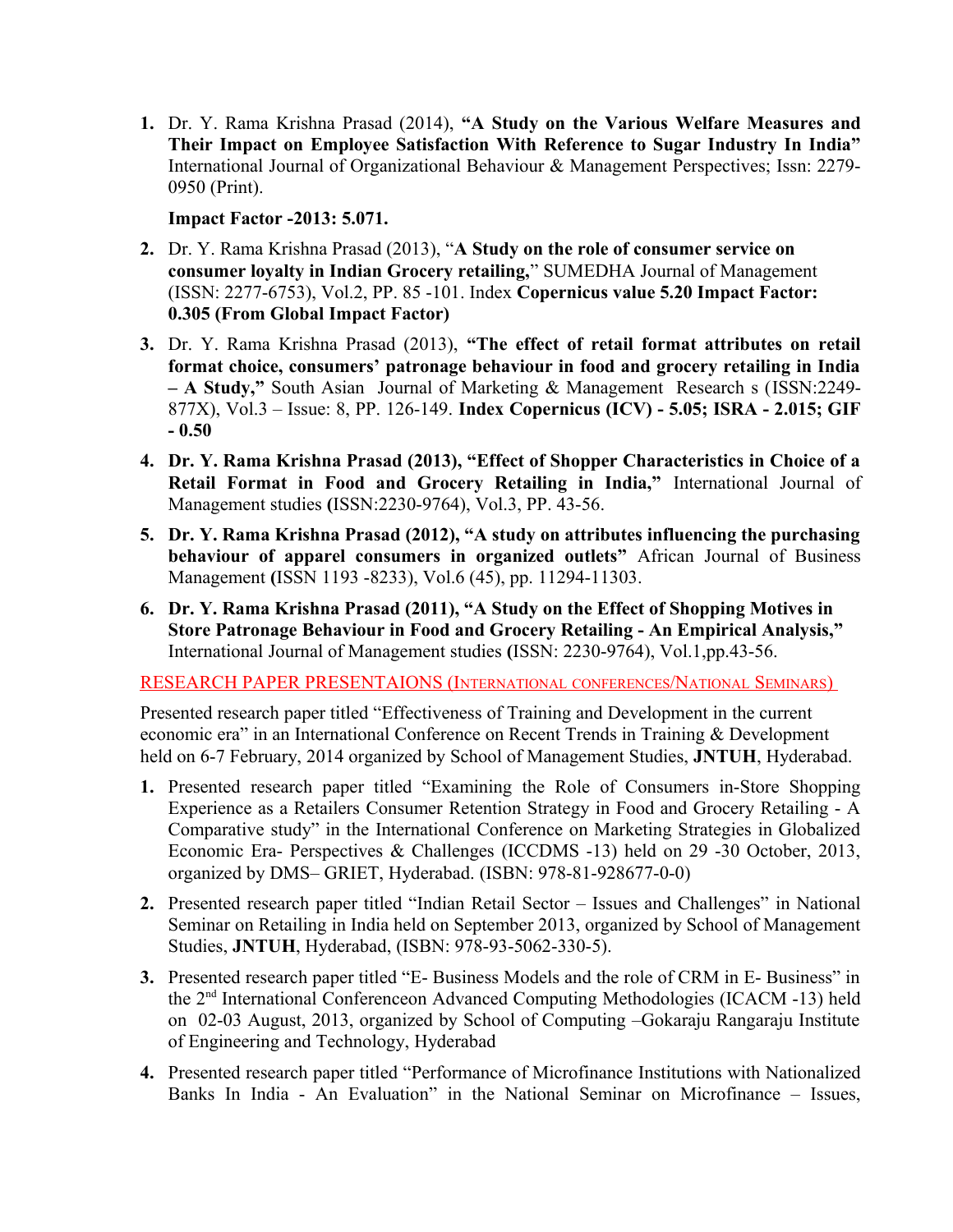Challenges and Policy Options in Emerging Economies (NSMF -2012) held on 17 -18 February, 2012, organized by the Department of BusinessManagement, KRISHNA UNIVERSITY**,** Machilipatnam, AP.

- **5.** Presented research paper titled "Effect of grocery loyalty programs on customer emotional loyalty in emerging retail markets: An empirical analysis" in International Conference in Marketing on Shaping the Future of Research in Marketing in Emerging Economies, held on 12-14 Jan 2012 at Indian Institute of Management Lucknow (IIML), Noida Campus, New Delhi in India.
- **6.** Presented research paper titled "Role of Shopping Motivations in Store patronage Behaviour in Emerging Market: An Empirical Analysis" in International conference on Business Growth in Emerging Markets: Global Shifts and Local Effects held on 15-16 December 2011 at Instituteof Public Enterprise (IPE) in association with EGADE Business School, Mexico, in Hyderabad, India.
- **7.** Presented research paper titled "Impact of Green Marketing strategies on business performance and customer satisfaction" in National seminar on Green Management held on 02 Apr 2011 at Hyderabad Business School, GITAM University, Hyderabad, India.
- **8.** Presented research paper titled "Effect of Cross Shopping Behaviour on Store Format Choice in Food and Grocery Retailing-An Empirical Analysis" in 4th IIMA Conference on Marketing in Emerging Economies held on 5-7 Jan 2011 at Indian Institute of Management, Ahmedabad (IIMA), India.
- **9.** Presented research paper titled "A study on Consumer Patronage behavior decisions in Food & Grocery Retailing" in the **AICTE sponsored National Seminar on** Developing Research Skills in Management Scholars, **held** on 26-27 March, 2010 at DMS, GRIET, Hyderabad, India.
- **10.** Presented research paper titled "Critical Factors of Viral Marketing in India-Perspectives and Challenges" in National Seminar on Innovations in the Rout to Win the Market held on 3-4 Dec, 2009 at Institute of Public Enterprise (IPE), Hyderabad, A.P, India.
- **11.** Presented research paper titled "Price Promotion as Retail Strategy in an Uncertain Economic Era with Reference to Food and Grocery Retail in India" National Seminar on Managing in an uncertain Economic era - Embracing Change in a Service Economy held on 5-7 Nov, 2009 at School of Management Studies, Central University, Hyderabad, A.P, India.
- **12.** Presented research paper titled "Handloom Industry In Indian Problems and Strategies" National Seminar(UGC Sponsored ) on Challenges and Strategies of Handloom Industry held on 21-22 August, 2009 at PG Department of Management Studies, VRS&YRN College, Chirala, A.P, India.
- **13.** Participated in the International Conference on Retailing in the Globalised era-Perspectives & Challenges, held on 10-12 Jan 2008 at School of Management Studies, Central University,Hyderabad, A.P, India.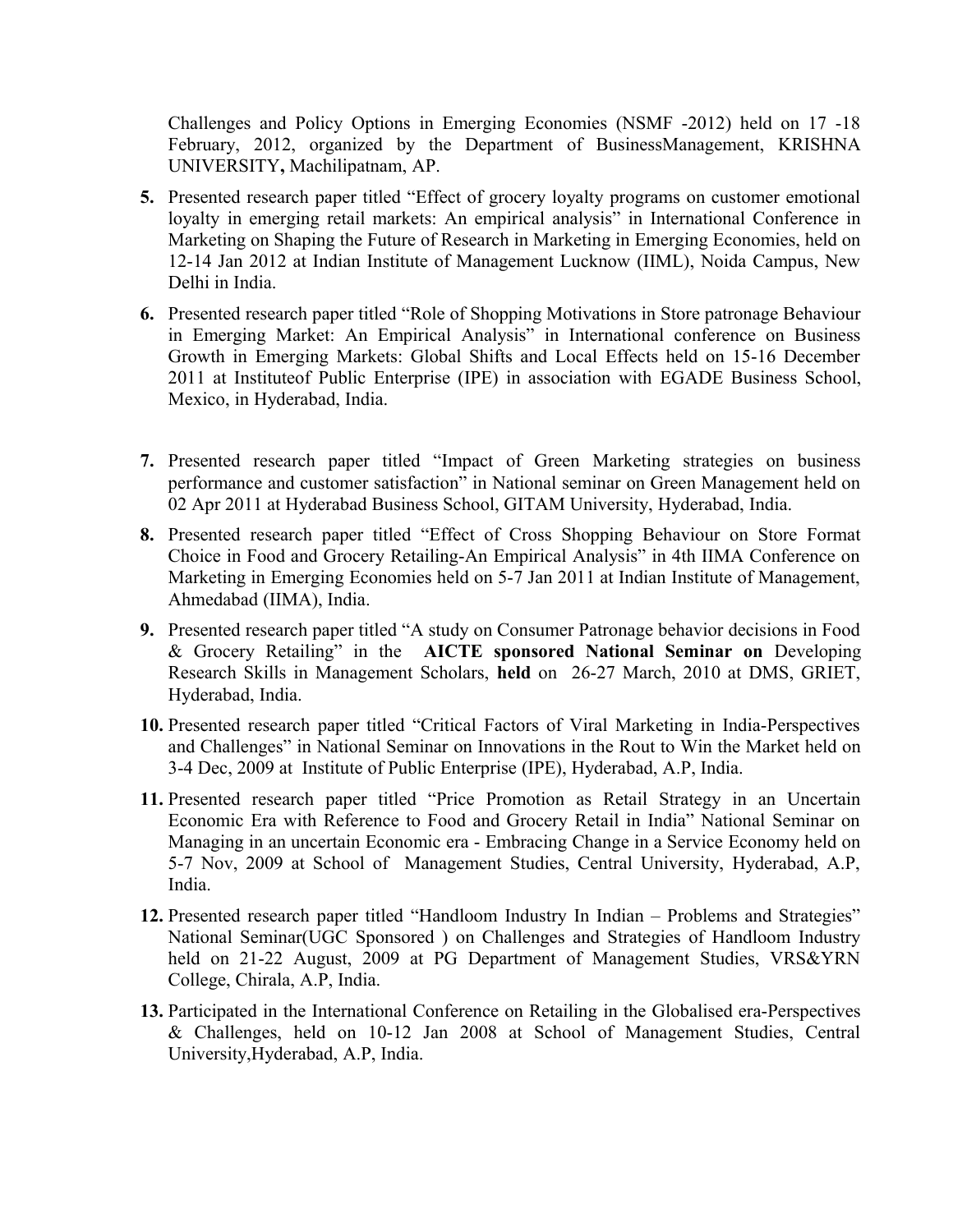**14.** Participated in the Visionary Leaders : Lecture Series II on Teaching OB and HR- New Perspectives by Dr. T.V.Rao, The father of Indian HRD on 20<sup>th</sup> November, 2010 at Aurora's Business School, Hyderabad.

# **Events Organized - International Conferences / National Seminars, SDP, Research, Consultancy**

- 1. Organized (Acted as Convener for) the AICTE Sponsored Two Day International Conference on "Consumer Dynamics and Marketing Strategies In A Globalized Economic Era" – Perspectives And Challenges on 29 -30 October, 2013in GRIET, Hyderabad.
- 2. Organized (Acted as Co-Convener for) the AICTE Sponsored Staff Development Programme on Developing Research Skills in Management Scholars from 02-16 May 2012, GRIET, Hyderabad.
- 3. Organized (Acted as Convener for)a National level Seminar on "Developing Research Skills in Management Scholars" Sponsored by AICTE in the Department of Management Studies, GRIET, Hyderabad in 26- 27 March, 2010.
- 4. Acted as a Co-convener for "Value added Services: Mobile Concrete Expert Lab Service (MCLS) of Ultra Tech Customer Awareness and Satisfaction level amongst Masons /Architects /Builders and Contractors from August 2009 to January -2010.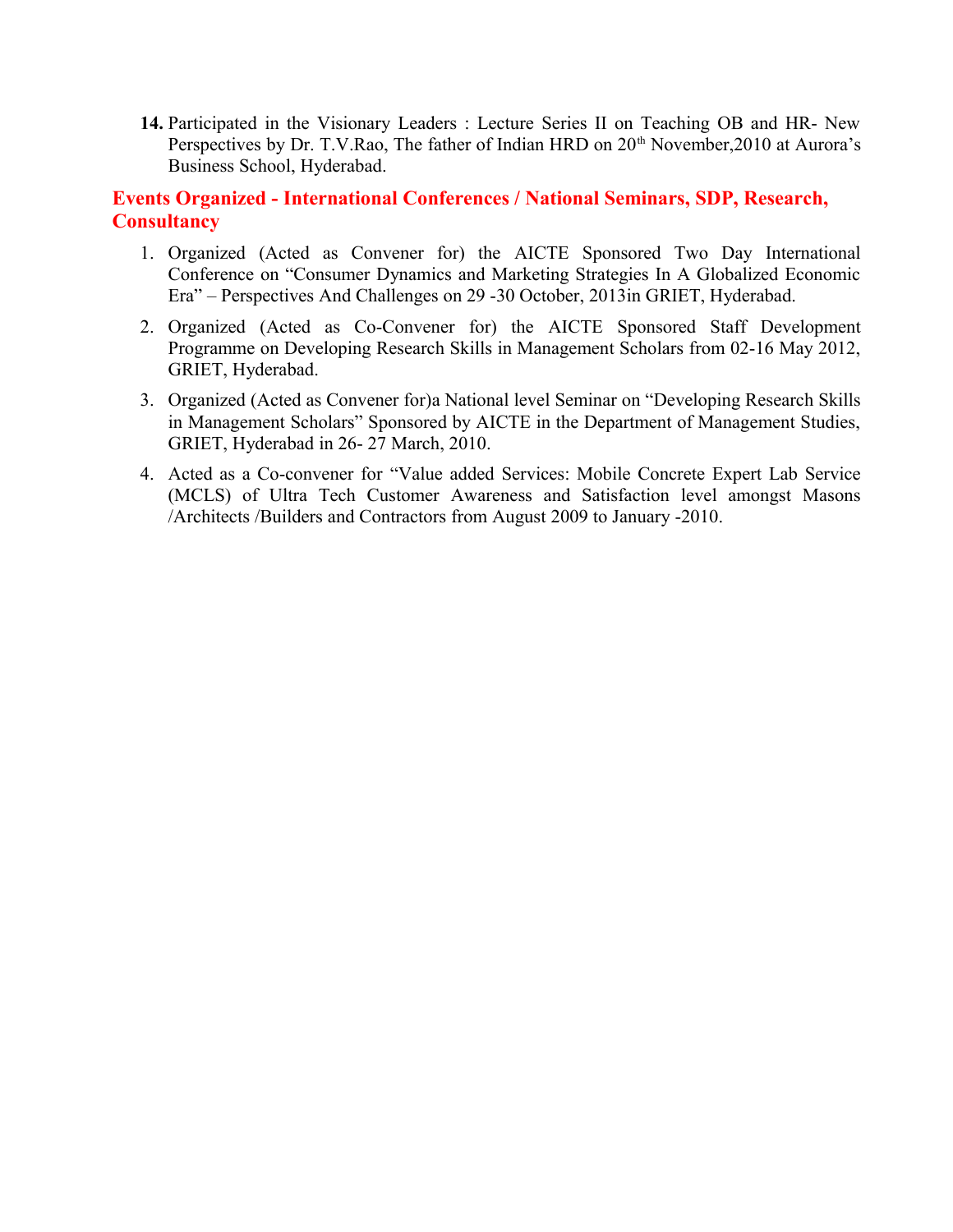**Dr.M.S.R.Sesha Giri**, **Professor** (ID-962)

**Qualifications: PhD** (Commerce and Management) (Andhra University, Visakhapatnam), **M.B.A** (Andhra University, Visakhapatnam).

**Experience: 18** years teaching and 2 Years Industrial.

**Journal Publications/Conference Proceedings: 15**

**Books published: 2**

**Research interest:** General Management/HR, Marketing Management, Operations management.

### **Journal publications:**

### **International Publications**

- **1.** "**An Empirical Study on Employee Views On Performance Monitoring, Coaching and Measurement"** Published in International Journal of Social Science & Interdisciplinary Research (IJSSIR), Vol. 3 (10), OCTOBER (2014), pp: 144-153, **ISSN 2277-3630** (Single Author).
- **2.** "**Bibliography on Performance Management**" Published in Management Today Vol.4, No.3, July-September 2014, pp:44-48, **ISSN: 2348-3989** (Single Author).
- **3.** "**An Empirical Study on Employee views on Performance Management**

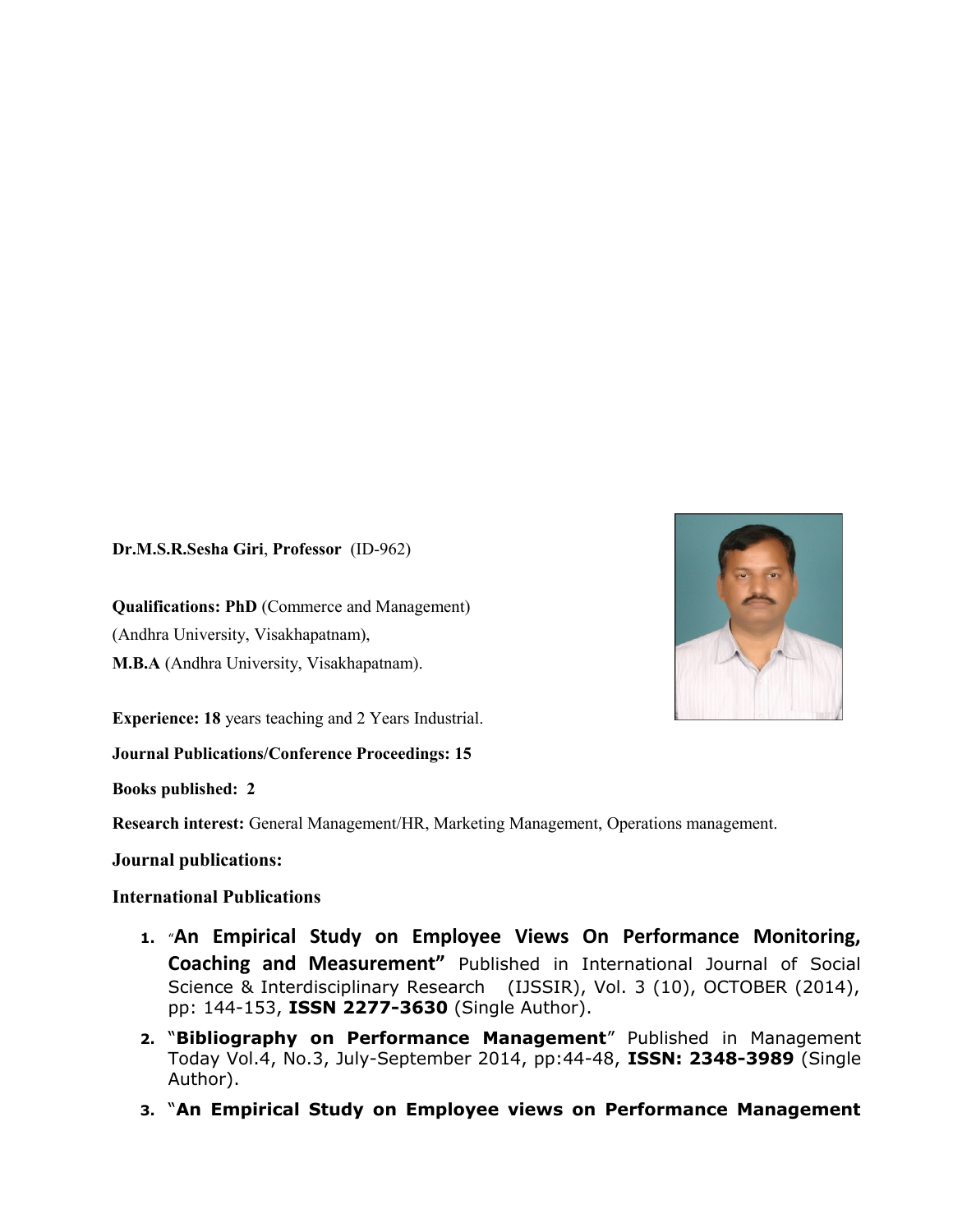**System**" Published in PEZZOTTAITE JOURNALS, Volume 3, Number 2, April – June' 2014, ISSN (Print):2279-0950, (Online):2279-0969(Single Author).

- **4.** "**FDI As A Key Driver Of Economy A Reality Check Opportunities & Challenges**" EDITED BY - D.HARRISON SUNIL , April 2014, ISBN 978 - 93 - 83231 - 27 - 9(1st Author)
- **5. "Balanced score card A tool for effective Governance"** paper accepted for publication in BIFT Journal of International Management and Research, ISSN: 0975-1378.(1<sup>st</sup> Author)
- **6. "Post feedback appraisal-A study of NTPC, Visakhapatnam**" paper published in BIFT Journal of International Management and Research, Volume-iv, No-1, July-September 2012,PP:49-54,**ISSN: 0975-1378.(**1 st Author**)**
- **7. "Feedback On Implementation Of Online Performance Management System A Mini Mix Model**" Paper Published in International Journal of Research in Commerce, IT & Management Volume NO. 2 (2012), ISSUE NO. 4 (APRIL) **ISSN: 2231(**1 st Author)
- **8.** "**Service Quality in Cosmetic Industry**" a paper published in International Journal of Value Chain Management, Vol. 3, No. 4, 2009 - Switzerland. **ISSN: 1741-5357, (2nd** Author out of 3)

### **National Journals**

- 1. "**Dynamics of Retail Markets**" paper published in the ICFAI University Journal of Services Marketing, Vol.VI no.3, September 2008, PP 18-28. **ISSN: 09729224, (**2nd Author out of 3).
- **9. "LEGALIZATION AND MONITORING OF UNINHABITED REAL ESTATE WITH REFERENCE TO THE CITY OF HYDERABAD" pubilshed in Managing Business in Changing Economic Senario** Edited by – Dr.P.Pinakapani, March 2015, **ISBN 978 - 93 - 83241 – 866 (Single Author)**

### **Book Publications**

- 1. Authored a Book on "**High Performance is key for organizational success**", (A National seminar edited book), Excel Publishers. **ISBN: 978-93-5062-198-1**.
- 2. Authored a Book on "consumer dynamics and Marketing strategies in the globalized economic era-Perspectives and Challenges", (An International conference edited book), GRIET Publishers. **ISBN:** 978-81-9286-77-0-0.

### **S.RAVINDRA CHARY, Associate Professor** (ID-622)

**Qualifications: MBA (Osmania University, 1996)**, **MHRM** (**AcharyaNagarjuna University, Guntur, 2010), B.Sc (Osmania University, 1994) .**



**Experience: 15** years

**Conference Proceedings: 1**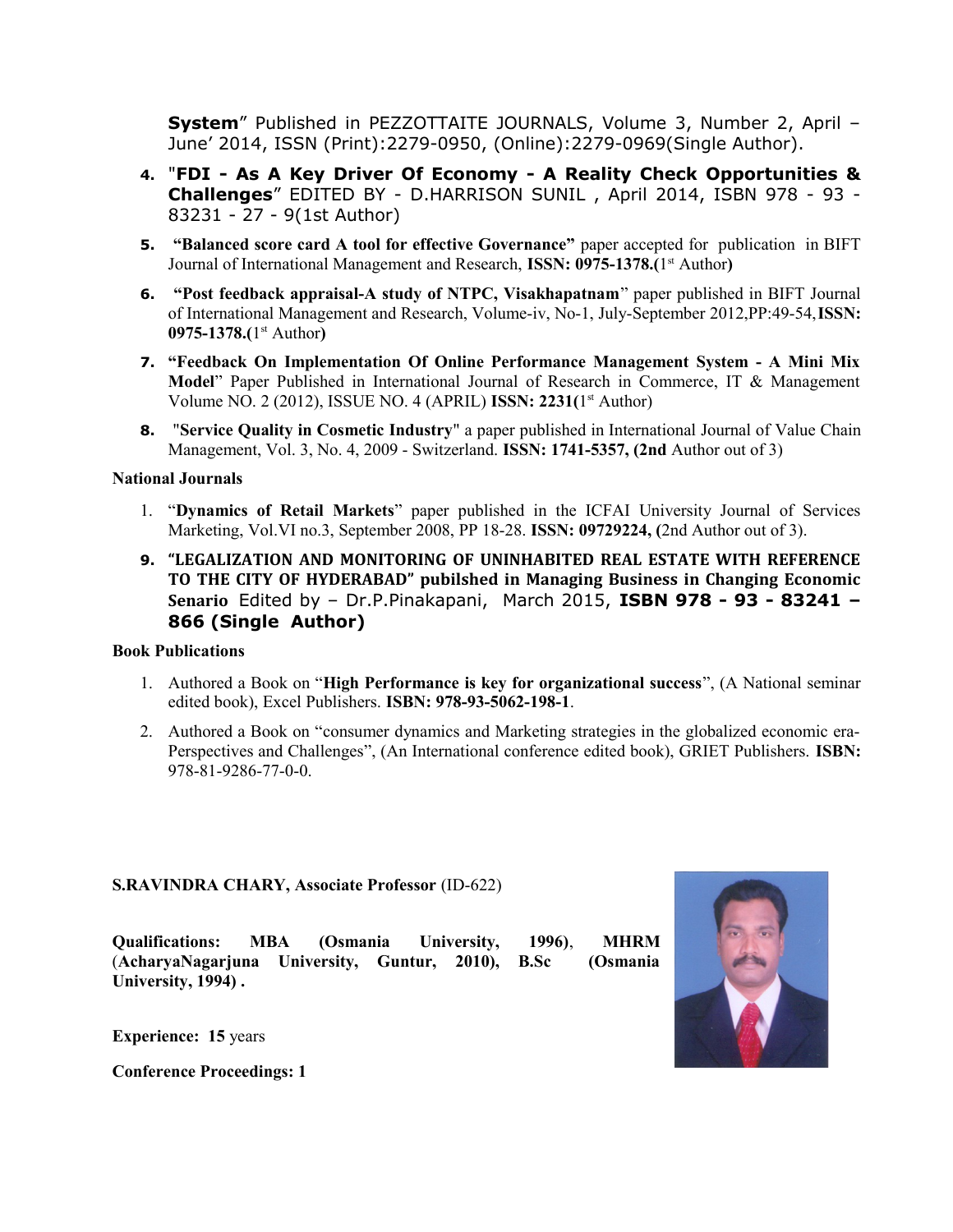**Research interest:** Financial Accounting and Analysis, Financial Management, Operations Research, Cost and Management Accounting, Security Analysis and Portfolio Management, Strategic Financial Management and Financial Derivatives.

### **Conference Proceedings:**

### **International Conferences:**

- 1. Presented a research paper titled **"A Study On Introduction To Customer Relationship Management"** isn the International Conference on Marketing Strategies in Globalized Economic Era- Perspectives & Challenges (ICCDMS -13) held on 29 -30 October, 2013, organized by DMS– GRIET, Hyderabad. (ISBN: 978-81-928677- 0-0).
- 2. "Customer Relationship Management" pubilshed in Managing Business in Changing Economic Senario Edited by – Dr.P.Pinakapani, March 2015, ISBN 978 - 93 - 83241 – 866 (First Author)

**K.K Sunil Kumar, Associate Professor** (ID-176)

**Qualifications : (Ph.D)** (Management) (Acharya Nagarjuna University, Guntur), **M.B.A** (Osmania University,1998, Hyderabad ) PGDCA ( JNTUH, Hyderabad 1996), B.Sc. (MPC), Osmania University, Hyderabad (1994).



**Experience:** 16 years

**Journal Publications/Conference Proceedings: 4**

**Research interest:** Marketing Management; Management Information Systems, Strategic Management, Managerial Economics, E-Commerce, Services Marketing, Consumer Behaviour, E-Commerce.

### **Journal publications:**

### **International Publications**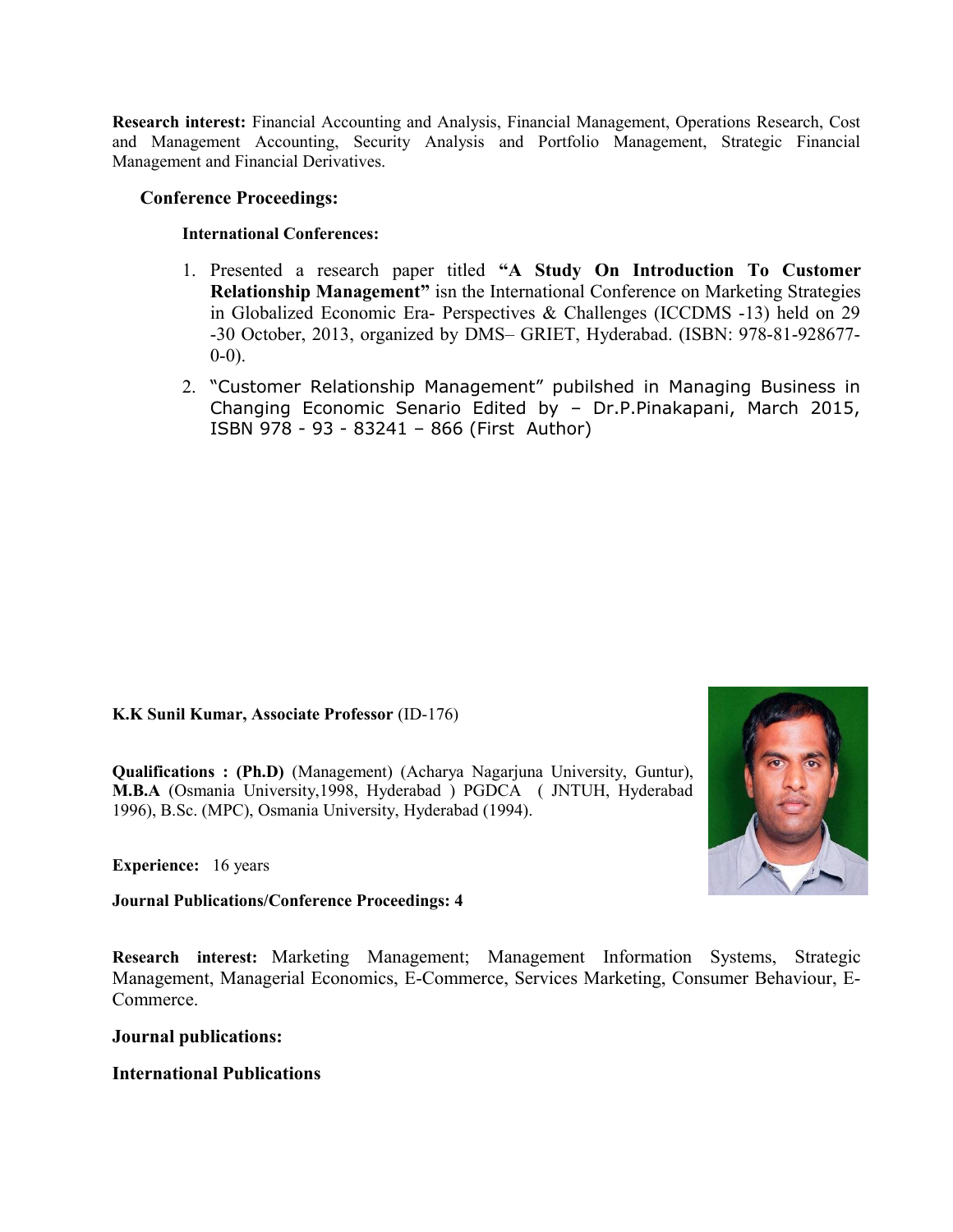1. K K Sunil Kumar, "Green Cars – The Road Ahead", International Journal of Advanced Engineering & Management, IJAEMT.

2. K. K. Sunil Kumar, "Performance Evaluation of A Thermal Power Plant- Considerations For Questionnaire Survey International Journal of Entrepreneurship, Pezotatitte Journals

### **Conference proceedings**

### **International Conferences:**

- 1. (K K Sunil Kumar) Presented a paper in the International Conference in Advanced Computing Methodologies" ICACM, organized by Department of IT, GRIET, Hyderabad.
- 2. Presented a paper on "Training and Development-Best Practices" in the International Conference on Training and Development, organized by JNTUH, Hyderabad on 6-7 Feb 2014.
- 3. Presented a paper in the AICTE Sponsored 2 day International Conference on "consumer dynamics and Marketing strategies in the globalized economic era-Perspectives and Challenges" during 29th and 30th of October 2013, organized by Department of Management studies, GRIET, Hyderabad.
- 4. Presented a paper on the "Organised Retailing" in the AICTE Sponsored 2 day International Conference on "consumer dynamics and Marketing strategies in the globalized economic era-Perspectives and Challenges" during 29th and 30th of October 2013, organized by Department of Management studies, GRIET, Hyderabad.

### **National Conferences:**

1. Presented research paper titled "Indian Retail Sector – Issues and Challenges" in National Seminar on Retailing in India held on September 2013, organized by School of Management Studies, JNTUH, Hyderabad, (ISBN: 978-93-5062-330-5).

**Dr. D.Indira** , **Associate Professor** (ID-270)

**Qualifications: Ph.D** (Business Management,2013) (Ambedkar University,Hyderabad),**M.Phil in Business Management(2010),** (Ambedkar University,Hyderabad), **M.B.A** (Andhra University,1997).

**Experience: 16** years

### **JournalPublications/Conference Proceedings: 4**



**Research interest:** ENTREPRENEURSHIP, CORPORATE FINANCE, MACRO AND MICRO ECONOMICS, INTERNATIONAL FINANCE, SECURITY ANALYSIS AND FINANCIAL MARKETS

**Publications:**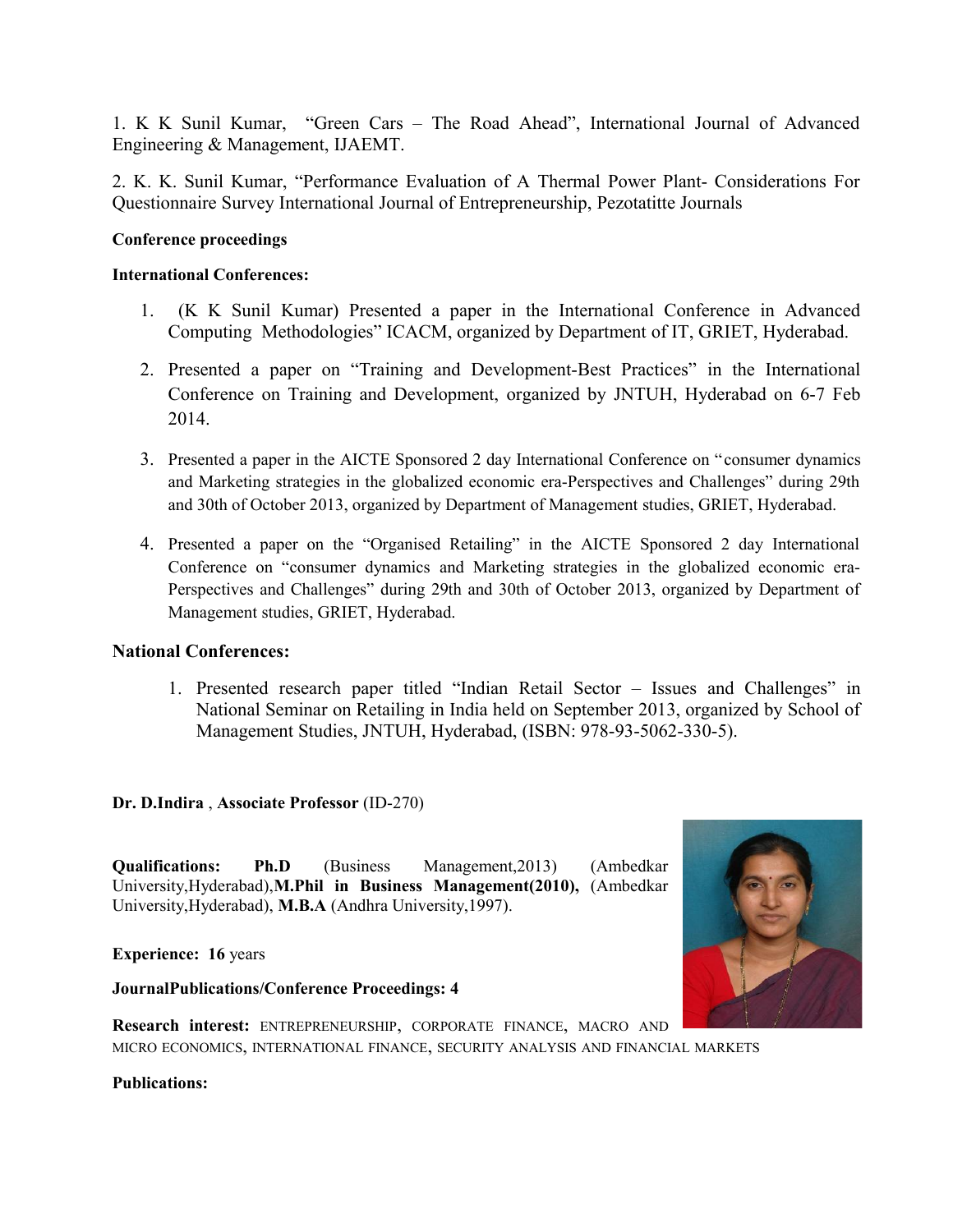**Publications in Journals with ISSN:**

|                         | $\Omega$                                 | International         |   | 2 |
|-------------------------|------------------------------------------|-----------------------|---|---|
|                         | National<br>$\circ$                      |                       |   | 3 |
|                         | <b>Magazine Publication</b><br>$\bullet$ |                       | 1 |   |
|                         | Papers presented<br>$\bullet$            |                       | 3 |   |
| <b>Participation In</b> |                                          |                       |   |   |
| $\bullet$               | <b>Work Shops:</b>                       | 3                     |   |   |
| $\bullet$               | <b>FDPs:</b>                             | 2 (more than 2 weeks) |   |   |
|                         | FDP: 1                                   | $(1$ week)            |   |   |

### **Consultancy works done for companies: 1**

Note: Worked as a Research Associate for the project titled " A study on the Macro Economic Analysis of the Cement Industry" funded by Maha Cements through the college, Sister Nivedita college of P.G studies, Lakdi Ka Pool, Hyderabad under the guidance and project director Prof.Diwakar Rao, Ex Head of Department of Economics, University of Hyderabad

### **Publications list**

- 1. "A study on the organizing of street hawking business" , Published in International journal of Management and Commerce Innovations,ISSN 2348-7585,Vol 2,Issue 1,pp(280-288),April 2014- Sept 2014
- 2. **"**Role of Informal sector in Indian Economy", Published as Conference Proceedings, ISBN 978-81- 928677-0-0 , Septem,ber 2014
- 3. Food Crisis-Impact on India ( a study), E-publication, 20647, http/www.upublish.info.rssau,2008
- 4. 'Financial Inclusion in India', Conference proceedings, 2008
- 5. 'Performance of Mutual Funds in India', pp 50-57, Modern Management, Vol.XVIII No.2,2008
- 6. CAS: Pandora's Box?, pp 17-23, Advertising Express, ISSN 0972-5326,2003

### **Conference proceedings**

### **International Conferences:**

1. Presented research paper titled "Strategic Issues relating to micro retailers with reference to street vendors" in the International Conference on Marketing Strategies in Globalized Economic Era- Perspectives & Challenges (ICCDMS -13) held on 29 -30 October, 2013, organized by DMS– GRIET, Hyderabad. (ISBN: 978-81-928677-0-0)

### **National Conferences:**

1. Presented research paper titled "Microfinance on street vendors" in National Seminar on Microfinance – Issues, Challenges and Policy Options in Emerging Economies (NSMF -2012) held on 17 -18 February, 2012, organized by the Department of Business Management, KRISHNA UNIVERSITY**,** Machilipatnam, AP.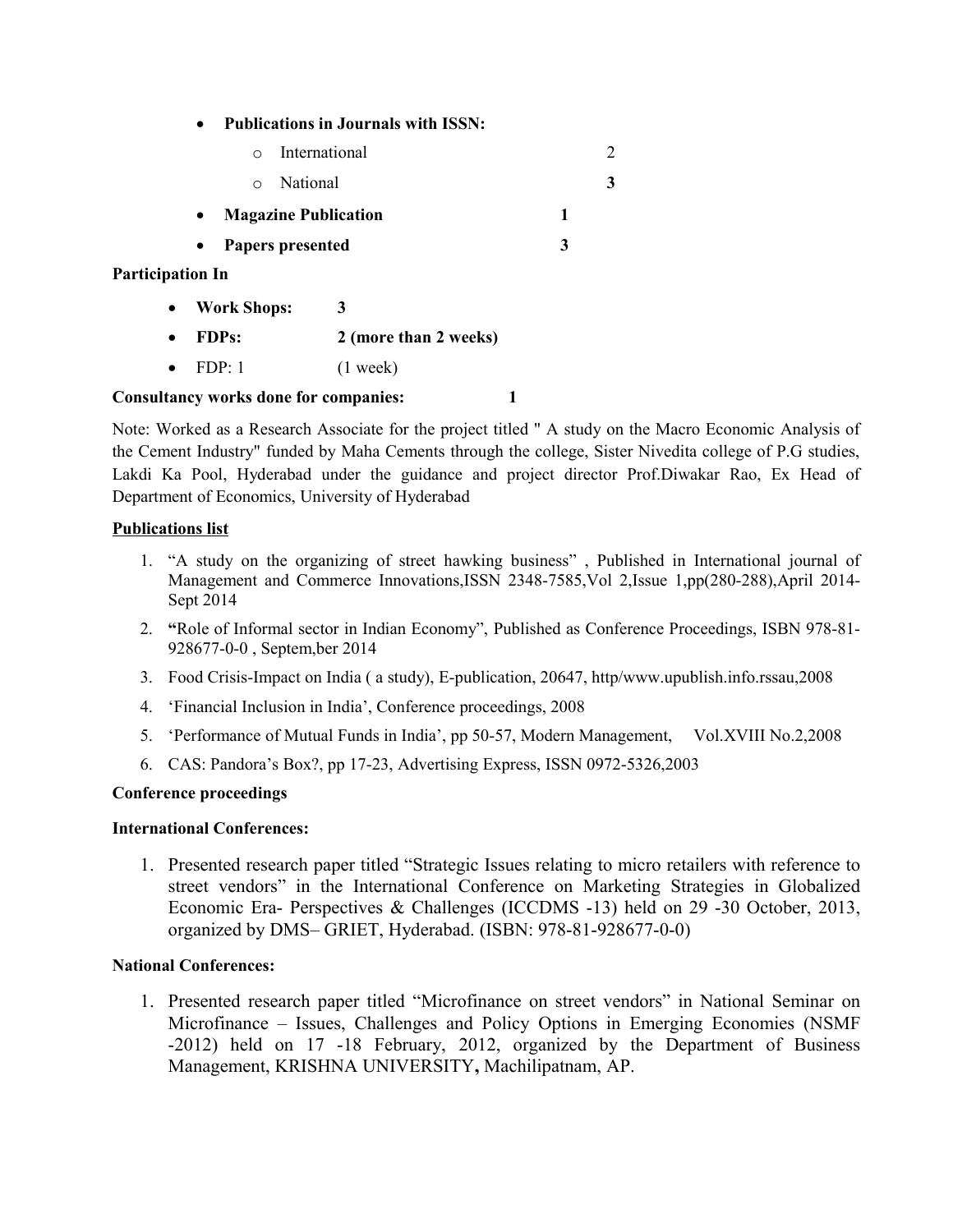2. Presented research paper titled "Emerging Trends in Marketing Concepts, HR Practices and Financial Systems" on 23<sup>rd</sup> and 24<sup>th</sup> October 2008, organised by A.V. College P.G.Centre



**K.SURYA NARAYANA,Associate Professor**, (ID-620)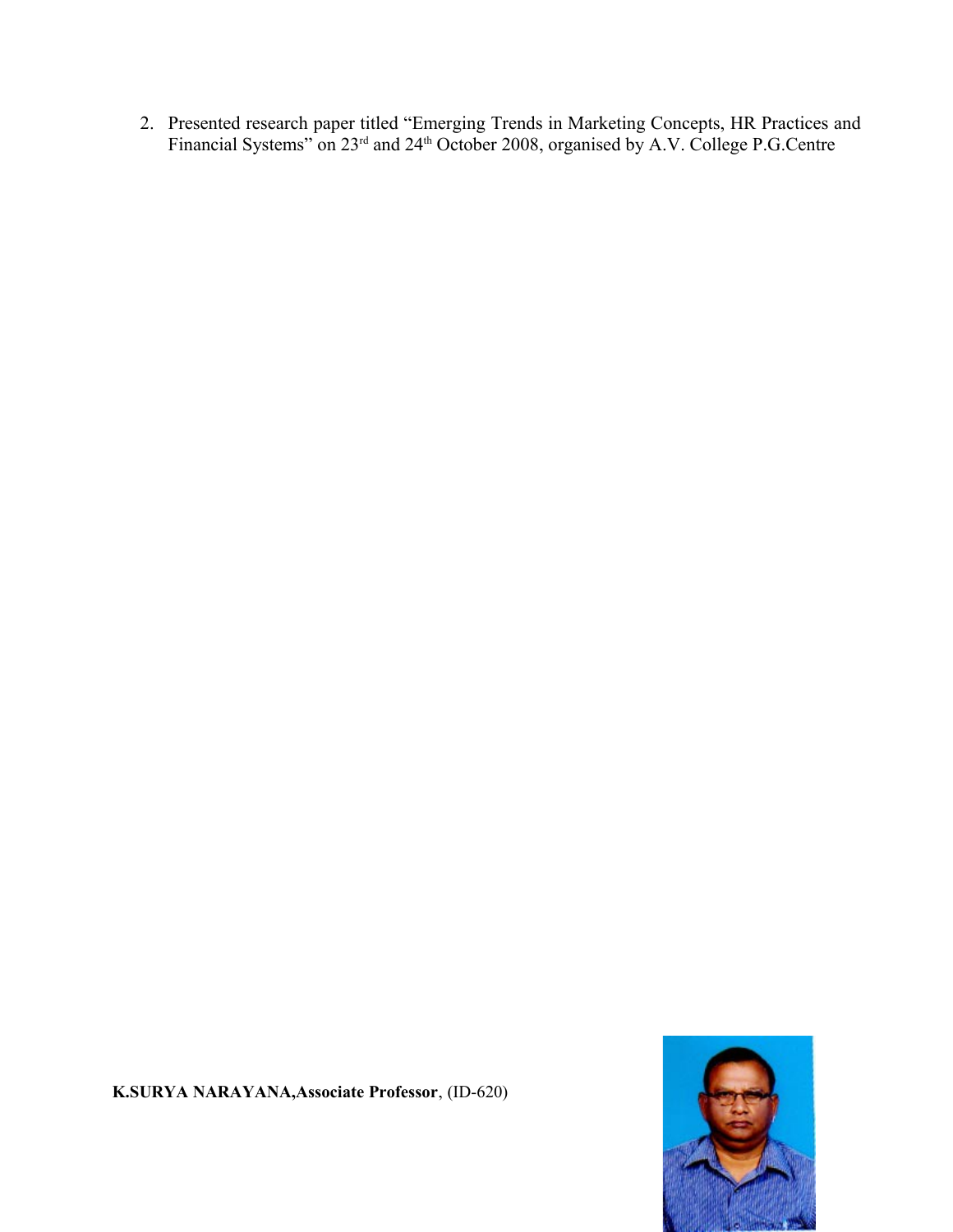**Qualifications :(Ph.D,Date of submission of Thesis:31st May,2016))** (Management) (Kakatiya University,Warangal),

**M.B.A** (IGNOU,1996 ) M.Sc (Garhwal University, U.P, 1984)

B.sC ( Andhra University, 1982)

**Experience: 31** years (18 years Industrial, 13 years Teaching)

Submitted Thesis on 31/05/2016,awaiting viva.

#### **Journal Publications: 6**

**Research interest:** Operations Management; Production and Operations Management; Management Informations Systems,Performance Management,Strategic Management,Logistics and Supply ChainManagement,Management of Industrial Relations.

### **Journal Publications:**

### **National Publications:**

- **1.** K.Surya Narayana), "Oprerations research for a public distribution system,Business Analyst'2009, Kakatiya University
- **2.** K.Surya Narayana), "SEZ Approval Mechanism Department of Commerce and Business Management,Lal Bahadur College,Kakatiya University,Warangal
- **3.** K.Surya Narayana), "Financial Sector Reforms in India Department of Commerce and Business Management,Lal Bahadur College,Kakatiya University,Warangal.
- **4.** K.Surya Narayana), "Hassle Free Way to invest –A study on Birla Sun Life Mutual Fund Business Analyst,Department of Commerce and Business Management,Lal Bahadur College,Kakatiya University,Warangal.
- **5.** "Marketing Automation",Changing trends of Indian business,Growth perspectives and challenges,ISBN NO-978-81-924002-0-4,2015
- **6.** Presented Paper"Customer Perception on Banking Services in Hyderabad" at one day national conference on" Managing business in changing economic scenario" held at AURORA PG College on 26<sup>th</sup> March, 2015
- **7.** Presented paper "**A study of Employee related problems-Current scenario of IT Export BPO Industries in India", National Seminar on Indian IT- BPO Industry-Prospects & Challenges,on 22/01/2016,paper was published in the seminar proceedings book with ISBN NO-**

### **International Publications:**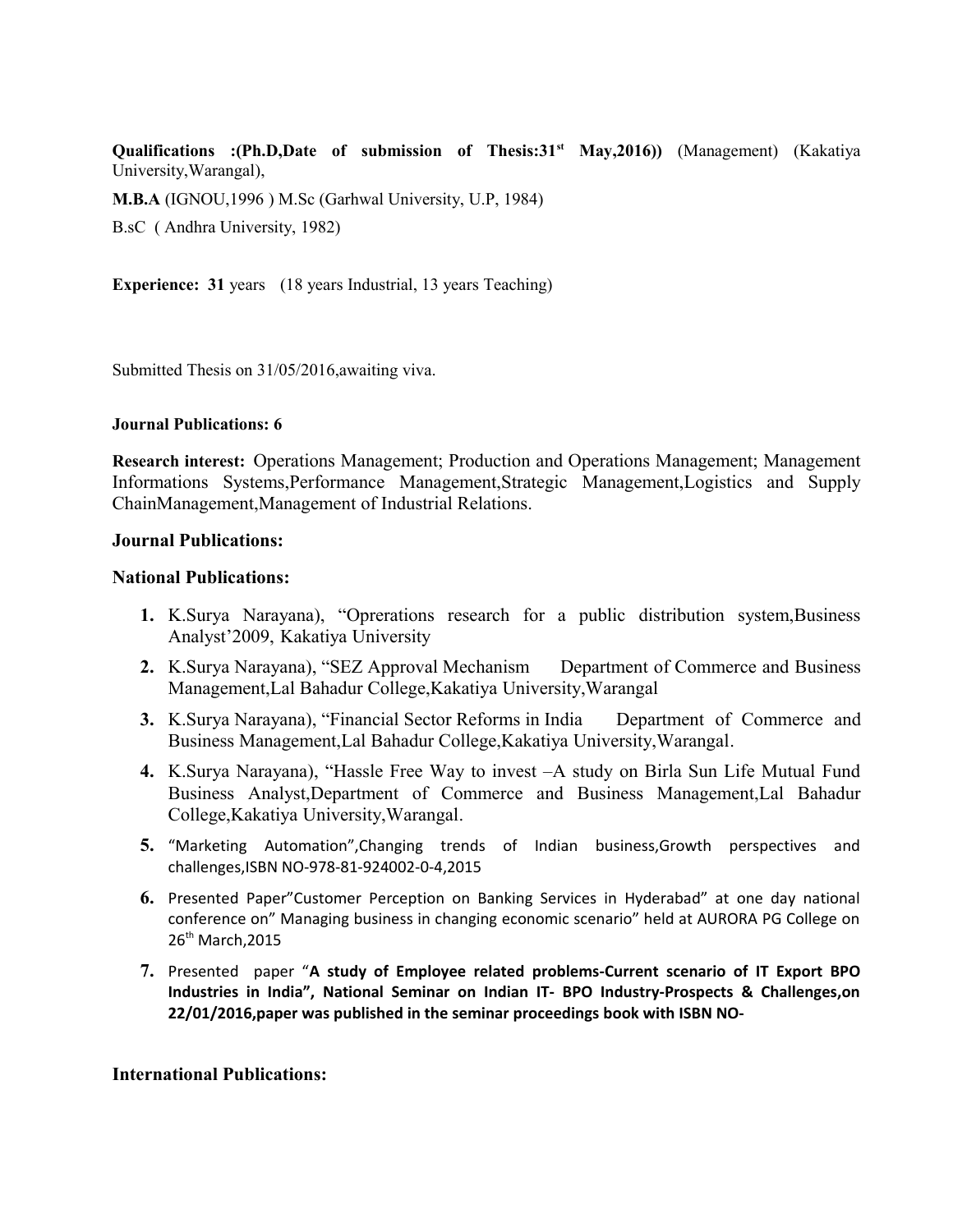- 1. K.Surya Narayana), "Performance Measurement of a Power Generating Organization,Usefulness of Value Added -A study of APGENCO Performance International Journal of Financial Perspectives,Pezotatitte Journals.(ISBN already give)
- 2. K.Surya Narayana), "Performance Evaluation Of A Thermal Power Plant-Considerations For Questionnaire Survey International Journal of Entrepreneueship,Pezotatitte Journals(ISBN already given).

### **Y.Gayathri , Assistant Professor**

**Qualifications :MCom Ph.D** (pursuing in centre for economics and social studies ),M.phil(Madurai Kamaraju University), **M.B.A** (JNTUH,2012 )

**Experience: 13** years (18 years Industrial, 11 years teaching) **Research interest:** Financial Accounting and Analysis, Micro finance, Marco and micro economics, Cost and management accounting,

### **National Publications:**

- 1. **"SEZ Approval mechanism"** Department of commerce and business management, Lal Bahadur College, Kakatiya University Warangal.
- 2. **"Financial Sector Reforms in India"** Department of commerce and business management, Lal Bahadur College, Kakatiya University Warangal.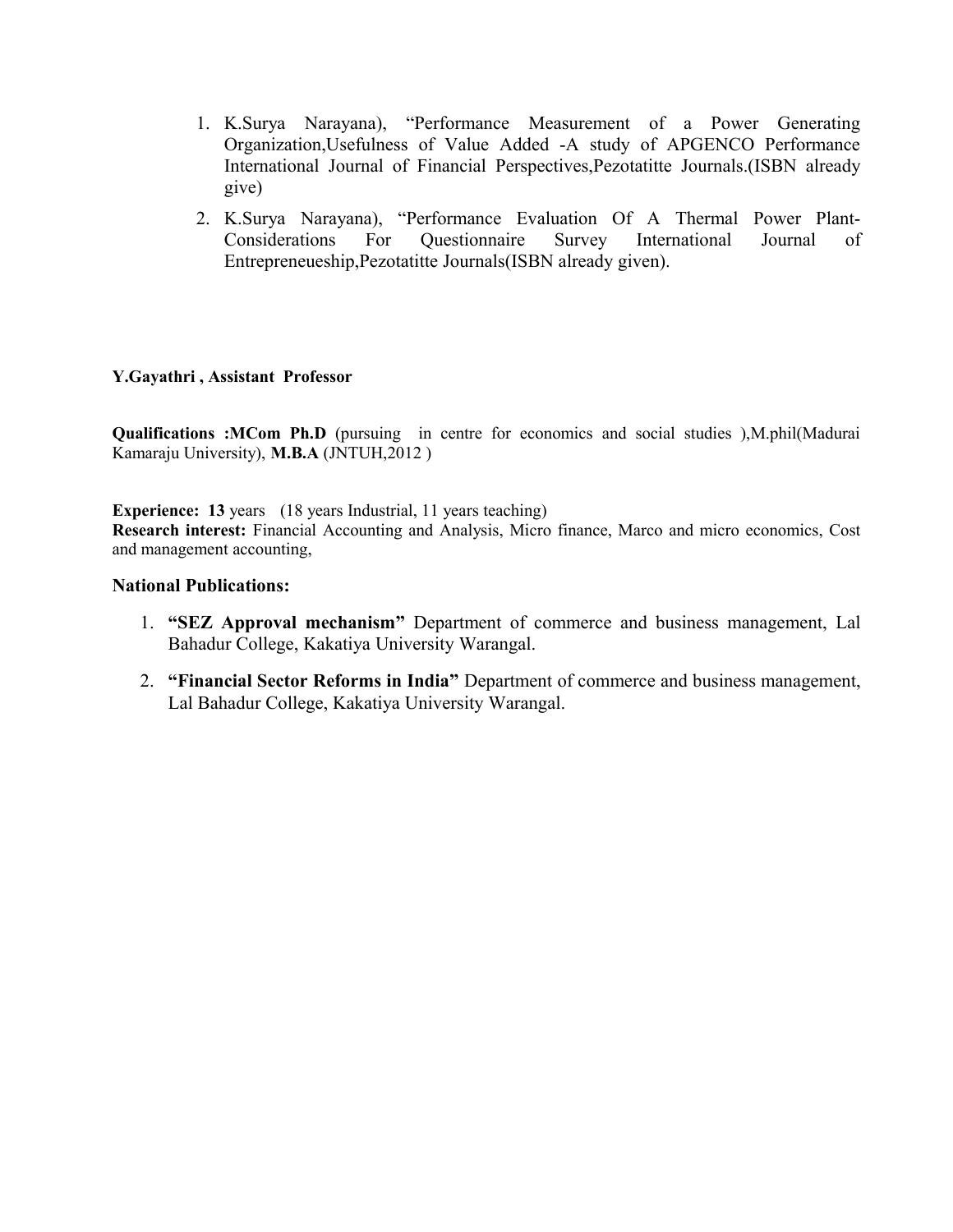### **Roopa Dhirendra , Assistant Professor**

**Qualifications: M.B.A** (Gulbarga University, Gulbarga Karnataka )

**Experience:** 6 years (1 years Industrial, 5 years teaching) **Research interest:** Financial Accounting and Analysis, Human Resource Management.

### **Conferences:**

### **International Conference:**

1. **"A Study on impact of Brand on Dynamic Consumer Buying decision towards HUL Commodities"** in International Conference on Marketing Strategies in Globalised Economic Era-perspectives and challenges and challenges(ICCDMS-13) held on  $29<sup>th</sup>$ -30<sup>th</sup> October 2013, organized by DMS GRIET Hyderabad (ISBN: 978-81-928677-0-0).

### **National Conference:**

1. Presented paper on **"promotional strategies to achieve Education Institution Goals through online social media networking with special reference to VTU Engineering Colleges of Bangalore**": A Conceptual perspective held on 29<sup>th</sup> may 2014 in K.S.College Bangalore.

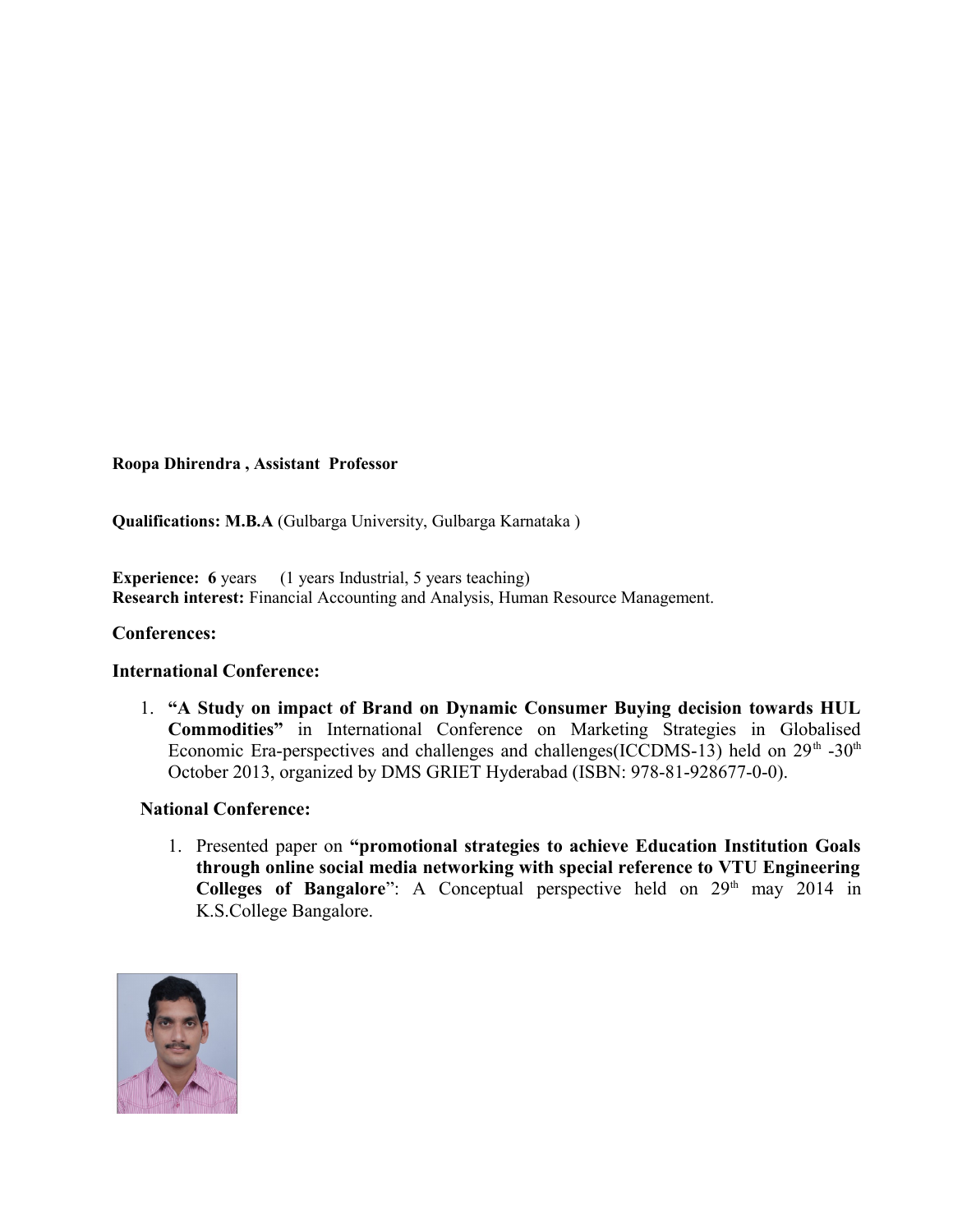#### **Mr.K.Venkateswara Raju Assistant Professor**

**Qualifications:**(PhD)(Management@KLUniversity),MBA(ICFAI University,2010,Hyderabad), B.Pharmacy (Andhra University)

**Experience:** 6 Years(Teaching)and 2Years(Industry)

#### **Journal Publications/Conference Proceedings:** 5

**Research Interest:**Marketing Management,Human Resource Management,Retail Sector,Services Marketing,Consumer Behavior,Brands

#### **Journal Publications:**

- **1. K. Venkateswara Raju, ELK Asia Pacific Journal of Marketing and Retail Management PERCEPTION OF UNORGANIZED RETAILERS TOWARDS B2B WHOLESALERS -METRO AND BEST PRICE, Volume 5 Issue 1, January (2014), ISSN 0976-7193 (Print) ISSN 2349-2317 (Online), Impact Factor : 1.5 (JIF)**
- **2. K. Venkateswara Raju, SAARANSH-RKG JOURNAL OF MANAGEMENT, Social Media Marketing And its Role in Enhancing a Brand's Equity, Vol. 5,No. 2,JANUARY 2014, pp 64-76, ISSN:0975-4601.**
- **3. K. Venkateswara Raju, Pravara Management Review(PMR), AN OVERVIEW OF PUBLIC PERCEPTION ABOUT THE SUITABILITY OF SOLAR POWER PANELS AS AN ALTERNATIVE ENERGY SOURCE IN ANDHRA PRADESH, PMR Vol-13, Issue-1 (Jan-June 2014), ISSN:0975-7201.**
- **4. K. Venkateswara Raju, MITSOM KHOJ JOURNAL, BRAND AWARENESS, PERCEPTIONS, PREFERENCES AND LOYALTY ATTRIBUTES OF RAYMOND CUSTOMERS THAT MADE IT A LEADING APPAREL BRAND IN INDIA, Vol. 1 , Issue. 1 , June 2013-Dec 2014, ISSN: 0975 – 2285,**
- **5. K. Venkateswara Raju, OPUS-Annual HR Journal 2014, A STUDY ON WORK-LIFE BALANCE OF EMPLOYEES IN THE PRIVATE SECTOR BANKS AT VIJAYAWADA, Vol. 5, Issue. 1, Jan 2014, ISSN Number: 0973-9866.**
- **6. K. Venkateswara Raju, MAIMT Journal of IT & Management, AN OVERVIEW OF BRAND LOYALTY AND ITS IMPACT ON PURCHASE DECISION MAKING WITH REFERENCE TO SAMSUNG ELECTRONICS CUSTOMERS, Vol.8,Issue 1,October 2014, ISSN:0974-066X.**
- **7. K. Venkateswara Raju, ASBM Journal of Management, A Study on Perceptions of Telecom Subscribers towards Adoption of 3G Services in Andhra Pradesh VOL. 7, ISSUE 2, JULY, 2014, ISSN 0974-8512.**
- **8. K. Venkateswara Raju, NAVASIDDHANT JOURNAL OF MANAGEMENT, ENTREPRENEURSHIP AND ETHICS, A STUDY ON IMPACT OF VISUAL MERCHANDISING AT RETAIL MALLS IN ANDHRA PRADESH, VOL. 2, ISSUE 2, JULY, 2014, ISSN:2320-2017.**